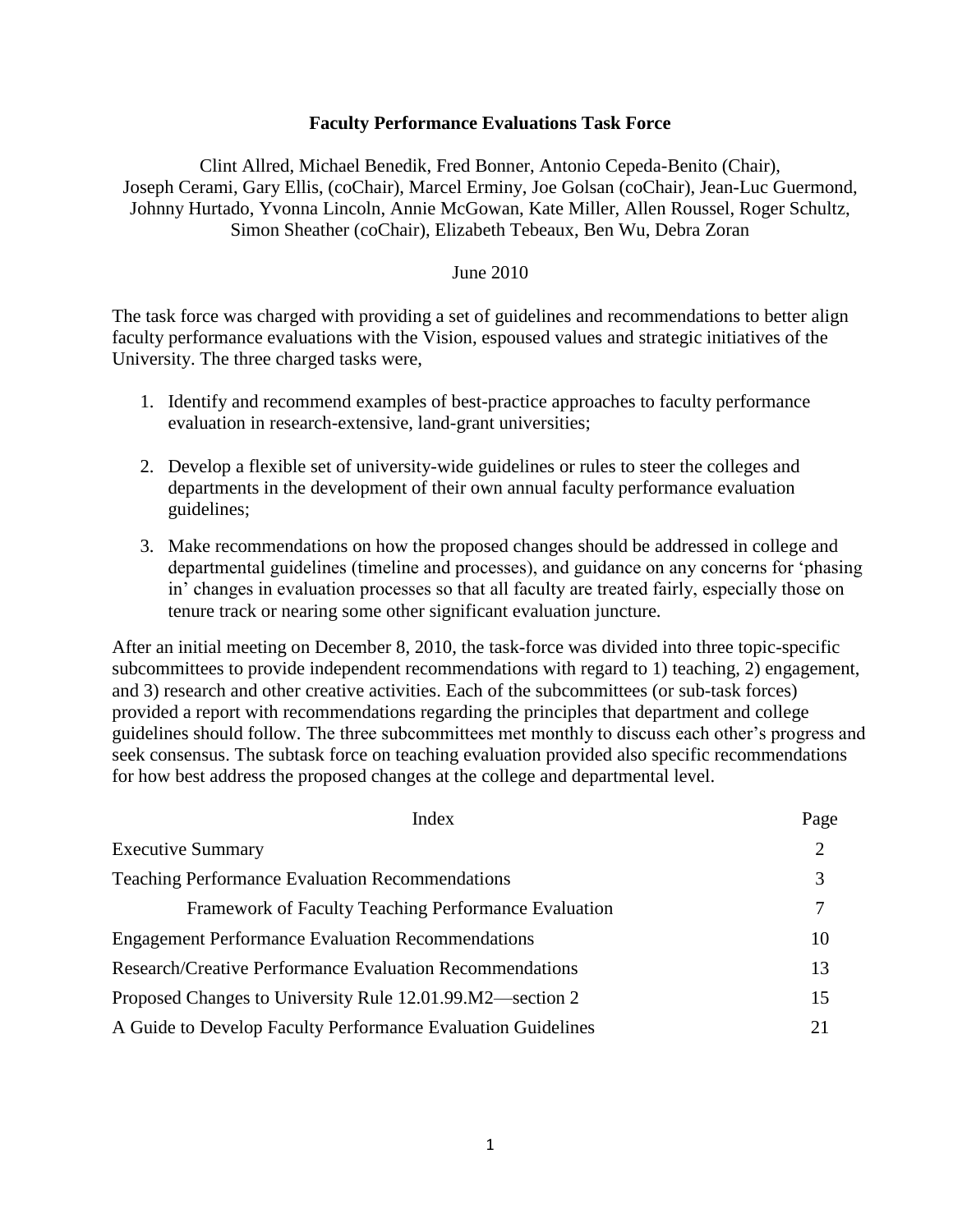# **Executive Summary**

- 1. By-and-large other universities engage in faculty evaluation practices similar to what's done at Texas A&M University.
- 2. Principles of performance evaluations include:
	- a. The evaluation system should be congruent with the overall mission, goals, and priorities of the university, college and departments.
	- b. The evaluation system should be flexible to accommodate different unit needs.
	- c. Deans, department heads and faculty should contribute to the development of guidelines.
	- d. The primary responsibility and privilege of selecting faculty performance indicators resides with the faculty.
	- e. Evaluations should be constructive and provide guidance for the future—i.e., it should not be merely descriptive.
	- f. Multiple sources and indicators should be used in performance evaluations.
- 3. Modifications to the university rules were suggested to achieve the following goals:
	- a. Allow flexibility in the assignment of faculty loads across teaching, service and research/creative activities, as long as such flexibility helps the department, college and university advance their mission and goals.
	- b. Reassert that tenure-track faculty positions have three essential job functions, teaching, service, and research/creative activities. The rule recognizes engagement as an activity that can be considered teaching, service and/or research depending on the context or circumstances. The rule allows departments to have flexibility on how engagement is valued.
	- c. Incorporate the TAMU administration's mandate to:
		- i. recognize and reward products from interdisciplinary collaborations, as well as from globalization and diversity efforts,
		- ii. include as part of the performance evaluation an assessment of compliance with safety practices,
		- iii. require compliance with all mandated training as a necessary condition for a satisfactory faculty evaluation.
- 4. To select and then implement the changes, initiate discussions with the council of deans and with the faculty senate to seek reactions to the proposed changes:
	- a. Fall semester 2010—presentation of the task force recommendation to the deans and the faculty through college-wide forums and through the faculty senate.
	- b. Spring 2011— finalize and put to a vote final draft of University Rule 12.01.99.M2, and incorporate rule changes into college and department guidelines
	- c. Summer 2011—approve all changes to college and departmental guidelines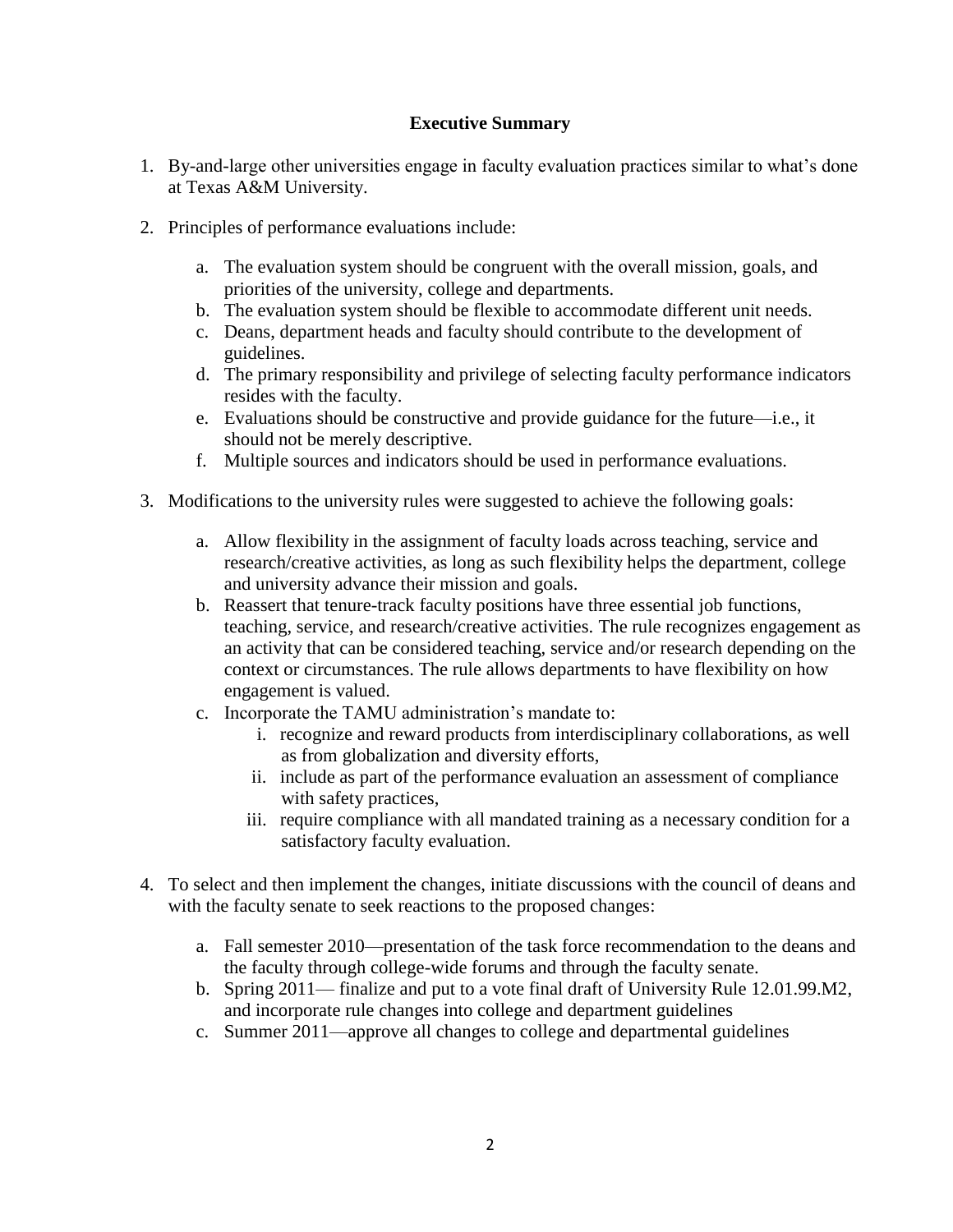### **Recommendations**

Committee on Faculty Teaching Performance Evaluation Faculty Performance Evaluations Task Force Joseph Cerami, Annie McGowan, Kate Miller, Roger Schultz, Simon Sheather (Chair), Ben Wu

# **Teaching and Learning Roadmap Committee**

In 2009, the Teaching and Learning Roadmap Committee recommended the following teaching and learning goal for the university: "Students at Texas A&M University will achieve a set of university student learning outcomes through high‐impact experiences that position them for a lifetime of success"<sup>1</sup>. Clearly, the faculty evaluation should encourage activities that lead to achieving this goal.

# **Governing Principles of Good Metrics to Assess Teaching<sup>2</sup>**

- The evaluation system should be compatible with the overall mission, goals, and structure of the institution.
- The proper loci for developing the overall guidelines for an effective evaluation system should be the deans, department heads and the faculty senate.
- To ensure the acceptance of the evaluation system, faculty members should be integrally involved in choosing the performance indicators used to assess teaching (i.e., faculty must believe in the fairness and utility of the evaluation process).
- The evaluation system should reflect the complexity of teaching, which must include the course design element, implementation and delivery of the course, assessment, mentoring, the scholarship of teaching and mechanisms for continuous improvement, and recognition of different learning styles and levels of student abilities.
- An evaluation of teaching should include separate formative feedback to assist/help individual improvement and summative evaluation to measure progress toward institutional goals. In particular, separate meetings should be held with each faculty member to discuss their formative feedback.
- The formative feedback should include a discussion of future performance goals and strategies for meeting these goals.
- The evaluation system must be flexible enough to encompass various disciplines, audiences, goals, teaching methodologies, etc.
- Multiple sources should be used in the evaluation of teaching. These sources should include student evaluations, peer evaluation, evaluation by department head/supervisor and self evaluation.

 $\overline{a}$ 

<sup>1</sup> Source: http://provost.tamu.edu/documents/TLRCReport2009Jun19.pdf

<sup>&</sup>lt;sup>2</sup> Based on "Developing Metrics for Assessing Engineering Instruction – What Gets Measured is What Gets Improved"- Report from the Steering Committee for Evaluating Instructional Scholarship in Engineering; National Academy of Engineering, 2009, C. Judson King, Chair, University of California, Berkeley; Susan A. Ambrose, Carnegie Mellon University; Raoul A. Arreola, University of Tennessee Health Science Center; Karan Watson, Texas A&M University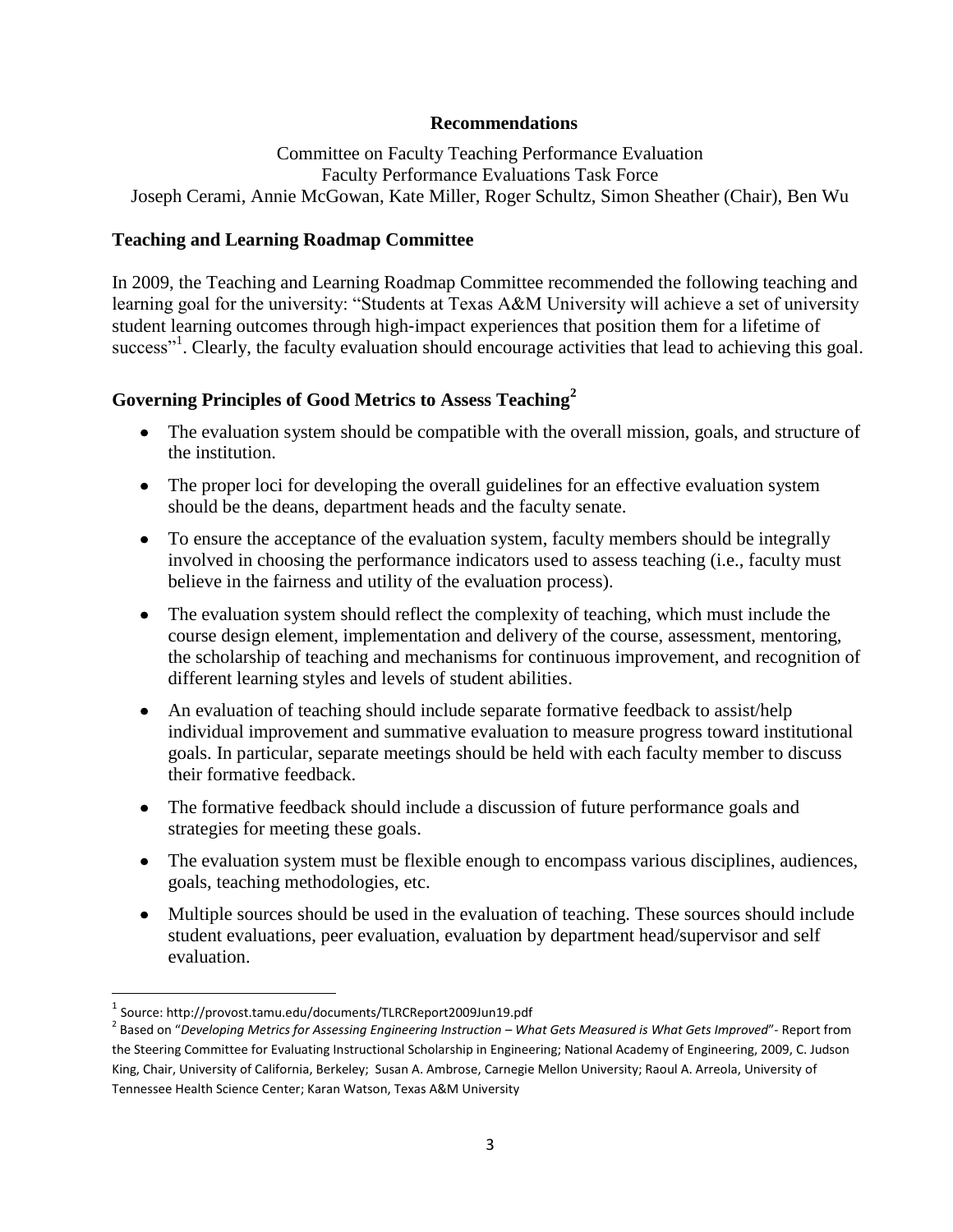# **Summary of the Telephone Interviews of Peer Institutions**

Telephone interviews were conducted with 14 public Research I institutions about their practice of faculty teaching performance evaluation, including the components of teaching performance evaluated, the types of data collected and the methods, the approach to categorize and integrate the measurements, and the approaches to implement their guidelines/practices. Although the practices are diverse, there are common trends among the institutions with regards to centralized vs. decentralized approaches, components of teaching evaluated, structure of student evaluation, the use of peer and self evaluation, instruments for the evaluation, and effective practices for implementation of the faculty teaching performance evaluation. Following is a brief summary of the main findings from the interviews; a more detailed summary is provided in Appendix A.

# *Centralized vs. decentralized:*

- Most universities have decentralized processes… with some centralized requirements (e.g., students' ratings but they are typically open to some degree of tailoring)
- P&T process requires comprehensive teaching information in the dossier. Typically, each department is responsible for deciding what specific information needs to be in the dossier
- Merit/annual evaluations typically involve having the faculty's supervisor/department-head doing a less formal evaluation
- Most universities provide online or PDF copies of their guidelines

# *Components of teaching evaluation:*

- Most universities don't evaluate each of these components separately- they are embedded into the student's rating or peer review processes…
- Some universities explicitly stated they don't evaluate these components

## *Data source and processes:*

- All universities use some form of student's rating. Typically, they include global items and a department section (where each department has a quota of extra items they can add- some universities provide a bank of items and the department has to choose from within this bank). One university charged a fee to each department if the department wanted to add more questions to the student's rating form.
- Peer evaluations, self- evaluations, and portfolios: Typically, each department chooses if they want to use alternative methods.
- Rarely do they use external evaluators
- They typically don't use rubrics- and if they do, they were designed/required by the department
- Peer evaluations usually mean classroom observations (in some cases- peer evaluation refers to evaluating the course materials)…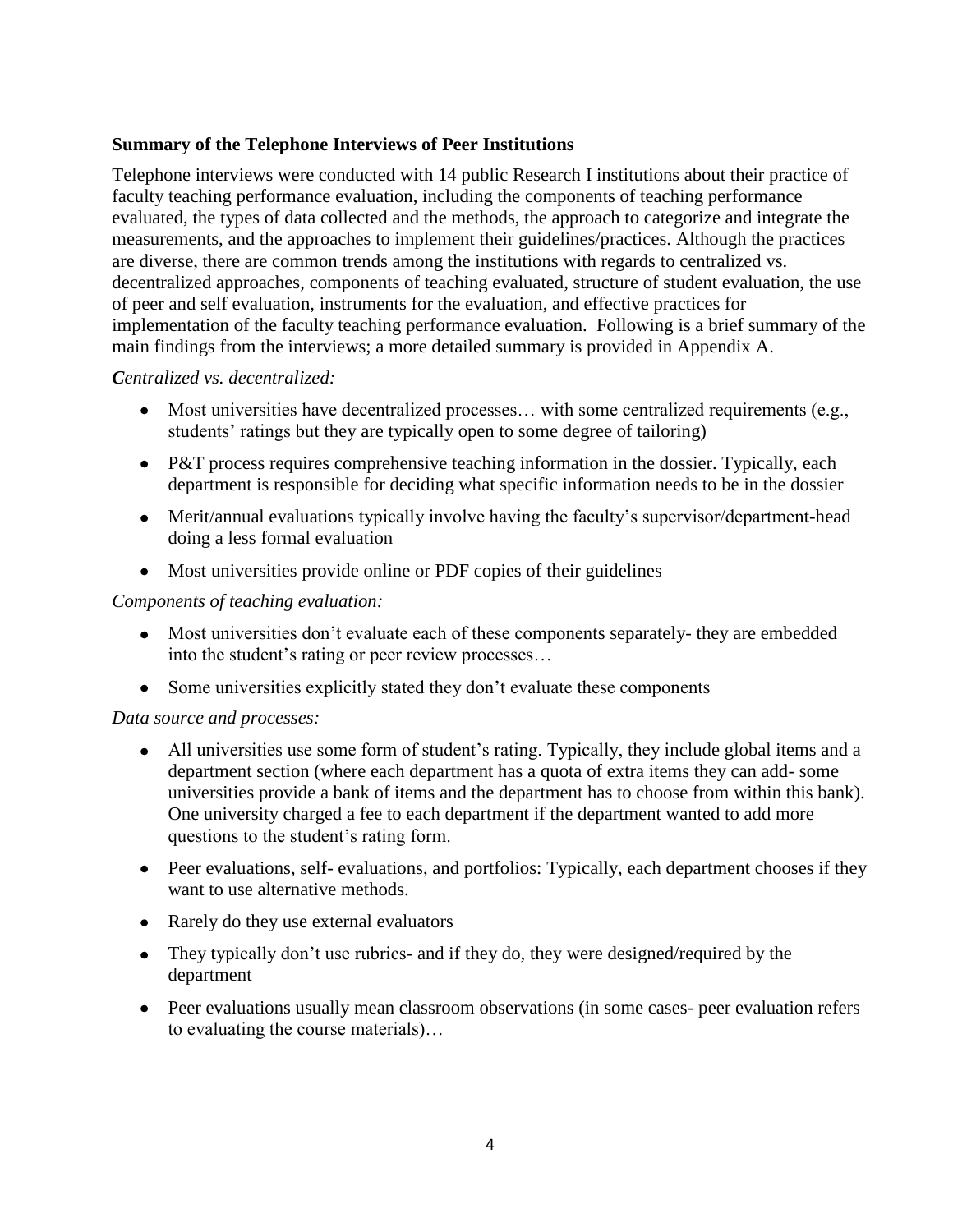# *Quantification:*

- How the information is quantified varies greatly. While most universities use means and standard deviations, the data based on which they obtain these statistics can differ considerably. For example, while one university obtains the mean score from 2 global items, other obtain it by averaging every single question in the questionnaire, and still others obtain the mean based on the response of one given item across classes for a given faculty…
- NORMS: Each university has their own idea of what a norm is and how they are calculated (very controversial issue-which prompted fascinating conversations!)

# *General advice:*

- Include your faculty early on and throughout the process (Faculty Senate)
- Ideally teaching portfolios will be used as part of the evaluation process
- There is no way that one-size will fit all—You need to allow each department to tailor the evaluation to their culture/field… but do provide some centralized guidelines
- You need a committee/Task force that is willing to put in the time and effort that it takes to get this done.
- Have global items as part of your students' rating form- and align those global items to your university-wide teaching mission/vision statements
- Do not use students' ratings and/or evaluations as a way to penalize faculty. Use them as a way to identify faculty who are in need of more support
- A number of individuals said that they will be willing to come here and meet with us and some of them strongly recommended that we consult with Peter Seldin

# **A Framework for Teaching Performance Evaluation**

A general framework (in the form of a matrix) for faculty teaching performance evaluation was developed based on the literature, experiences of peer institutions, and our own experience. The design of the framework is based on and expanded from the approaches presented in the National Academy of Engineering report on developing metrics for assessing engineering instruction<sup>1</sup>. The matrix identified components of teaching to be evaluated and recommended indicators associated with each component, as well as recommended sources of data including student, peer, administrator, and self evaluations.

This framework is to be customized for use by individual departments and colleges. In customizing the framework, all components of teaching evaluation must be represented. Each of the components of teaching evaluation contains several suggested indicators and associated data source. Individual units can select a subset or all of the indicators, and can add additional ones, for each component based on their appropriateness to the disciplines; a small set of indicators is marked (last column) for use by all disciplines. Justifications need to be provided for the selection of the indicators. All components must be represented and individual units will determine, with justification based on disciplinary characteristics and needs, the weights for individual components when calculating overall scores.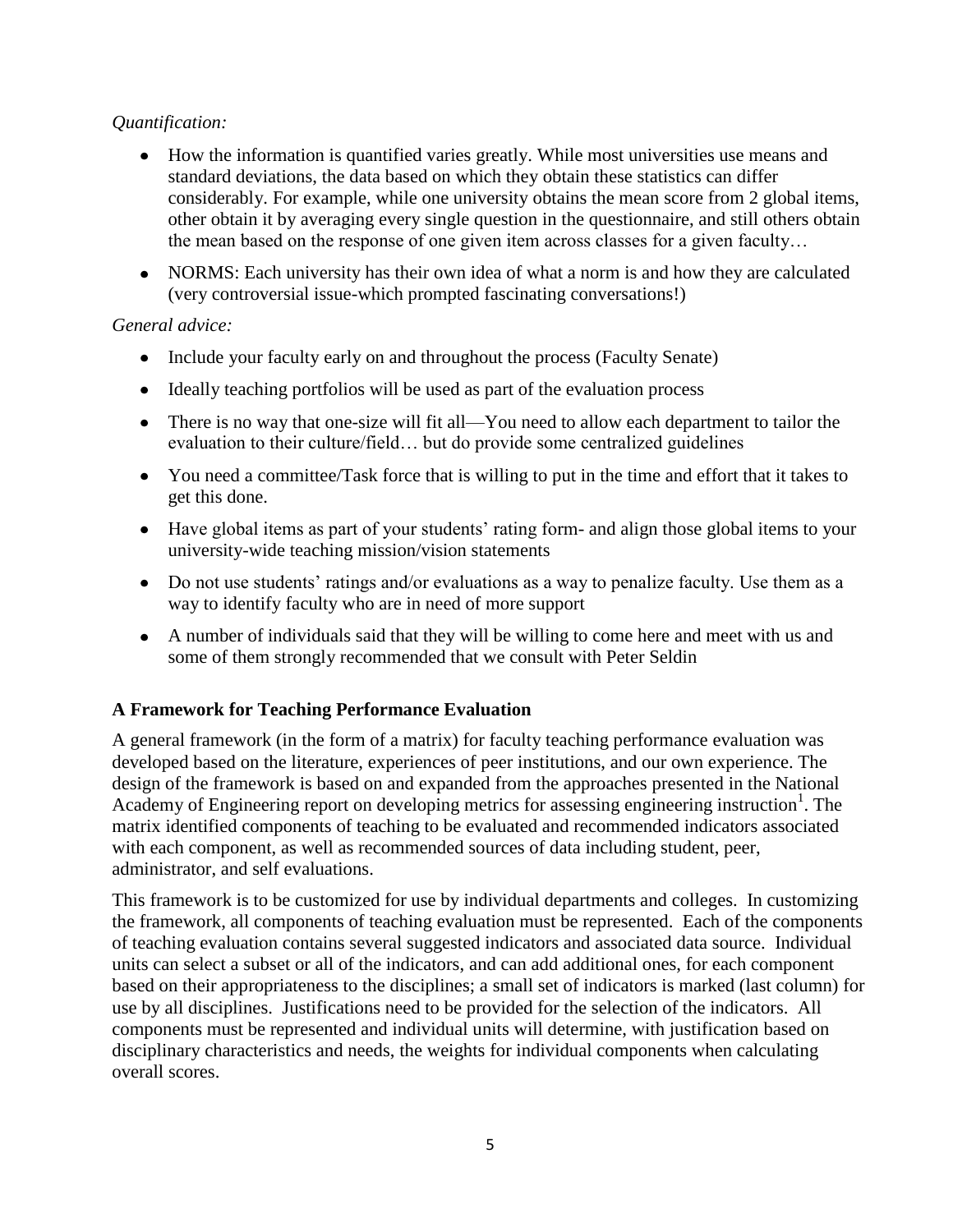# **Process to finalize the framework**

Feedback for the framework and associated recommendations will be sought from Deans, Department Heads, and the Faculty Senate. In addition, faculty forums should be held to seek direct feedback from the faculty. The weights for different source of data, student, peer, administrator, and self evaluations, should be determined through this process by consensus. The following ranges are recommended as a starting point for the consideration: 25-45%, 25-45%, 15-25% and 5-15% for student, peer, administrator, and self evaluations, respectively. An example of the weights used in the National Academy of Engineering report on developing metrics for assessing engineering instruction<sup>1</sup> was 25%, 45%, 20% and 15% for student, peer, administrator, and self evaluations, respectively.

# **Implementation Process**

We recommend development of supporting instruments and pilot testing of the framework for faculty teaching performance evaluation before full-scale implementation.

- Templates of appropriate instruments (e.g., classroom evaluation worksheet for peer evaluation) and evaluation rubrics should be developed by the university and assistance should be provided for individual departments or colleges to customize the templates based on their disciplinary needs.
- Faculty training programs should be conducted for appropriate use of the instruments and rubrics to facilitate effective peer evaluation processes.
- Pilot tests should be conducted with four departments in four different colleges to evaluate and fine-tune the framework and adoption process.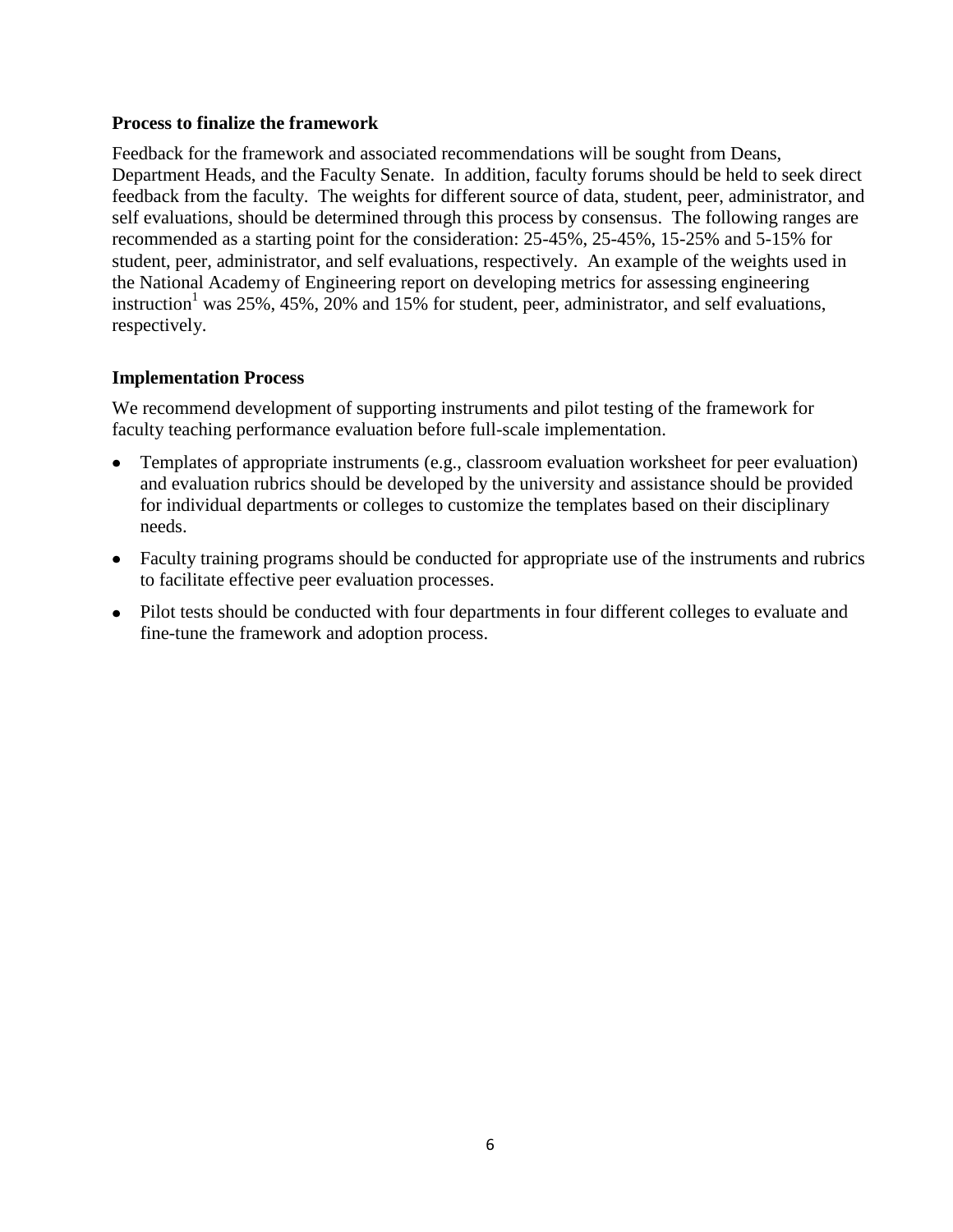| Component                                    | Indicators                                                                                                                                          | Source of data            |                 |              |               | All         |
|----------------------------------------------|-----------------------------------------------------------------------------------------------------------------------------------------------------|---------------------------|-----------------|--------------|---------------|-------------|
|                                              |                                                                                                                                                     | <b>Students</b><br>25-45% | Peers<br>25-45% | DH<br>15-25% | Self<br>5-15% | disciplines |
| Content<br>expertise<br>$-$ %                | Demonstrate sufficient disciplinary knowledge and<br>skills                                                                                         |                           | $\sqrt{}$       |              | $\sqrt{}$     | V           |
|                                              | Bring relevant and current research, especially one's<br>own, to support the contents of the course                                                 |                           | $\sqrt{}$       |              | $\sqrt{}$     |             |
|                                              | Relate relevant current issues to course contents                                                                                                   | $\sqrt{}$                 | $\sqrt{ }$      | $\sqrt{}$    | $\sqrt{}$     |             |
| Instructional<br>design<br>$\frac{0}{2}$     | Construct a syllabus, with A&M required elements,<br>that clearly communicates expectations and all<br>necessary information and motivates students | V                         | $\mathcal{N}$   |              | $\sqrt{}$     |             |
|                                              | Develop course objectives and learning outcomes that<br>align with program learning outcomes                                                        |                           | $\sqrt{}$       | $\sqrt{}$    | $\sqrt{ }$    | V           |
|                                              | Select appropriate content based on learning outcomes                                                                                               |                           | $\sqrt{ }$      | $\sqrt{}$    | $\sqrt{}$     |             |
|                                              | Design well-paced, well-presented, and appropriately<br>sequenced instructions                                                                      |                           | $\mathcal{N}$   |              | $\sqrt{}$     |             |
|                                              | Plan and schedule a variety of learning, assessment and<br>teaching activities to achieve the learning outcomes                                     |                           | $\sqrt{}$       |              | $\sqrt{ }$    |             |
|                                              | Create effective learning activities/assignments                                                                                                    |                           | $\sqrt{ }$      | $\sqrt{}$    | $\sqrt{}$     |             |
|                                              | Help students learn how to learn                                                                                                                    |                           | $\sqrt{}$       |              | $\sqrt{}$     |             |
|                                              | Be well organized and well prepared                                                                                                                 | $\sqrt{}$                 | $\sqrt{}$       |              | $\sqrt{}$     | $\sqrt{}$   |
|                                              | Communicate effectively and demonstrate enthusiasm                                                                                                  | $\sqrt{}$                 | $\sqrt{}$       |              | $\sqrt{}$     |             |
|                                              | Respect students and care about their learning                                                                                                      | $\sqrt{}$                 | $\sqrt{}$       |              | $\sqrt{ }$    |             |
|                                              | Respond effectively to student questions and provide<br>timely feedback on student work                                                             | V                         | $\sqrt{}$       |              | $\sqrt{}$     |             |
| Instructional<br>delivery                    | Engage students and facilitate discussion in class                                                                                                  | $\sqrt{}$                 | $\sqrt{ }$      |              | $\sqrt{}$     |             |
| $\frac{0}{0}$                                | Effectively use active and cooperative learning<br>techniques (including group work or teams)                                                       | V                         | $\sqrt{}$       |              | $\sqrt{}$     |             |
|                                              | Use technology effectively to enhance student learning                                                                                              | $\sqrt{}$                 | $\sqrt{ }$      |              | $\sqrt{ }$    |             |
|                                              | Make self available to help students in and outside of<br>class (office hours, etc.)                                                                | $\sqrt{}$                 | $\sqrt{ }$      |              | $\sqrt{}$     |             |
|                                              | Is an effective clinical/professional role model                                                                                                    | $\sqrt{}$                 | $\sqrt{ }$      |              | $\sqrt{ }$    |             |
| Instructional<br>assessment<br>$\frac{0}{0}$ | Articulate a philosophy of assessment that provides a<br>rationale for and links assessment to learning outcomes                                    |                           | $\sqrt{ }$      | $\sqrt{}$    | $\sqrt{ }$    |             |
|                                              | Implement assessments (exams, etc.) that correspond to<br>and evaluate achievement of learning outcomes                                             |                           | $\sqrt{}$       |              | $\sqrt{ }$    | $\sqrt{}$   |
|                                              | Set and communicate clear expectations/criteria for<br>assessing student work                                                                       | $\sqrt{}$                 | $\sqrt{ }$      |              | $\sqrt{}$     |             |
|                                              | Implement grading schemes that are fair and<br>comprehensible                                                                                       | $\sqrt{}$                 | $\sqrt{}$       |              | $\sqrt{}$     |             |

# Framework of Faculty Teaching Performance Evaluation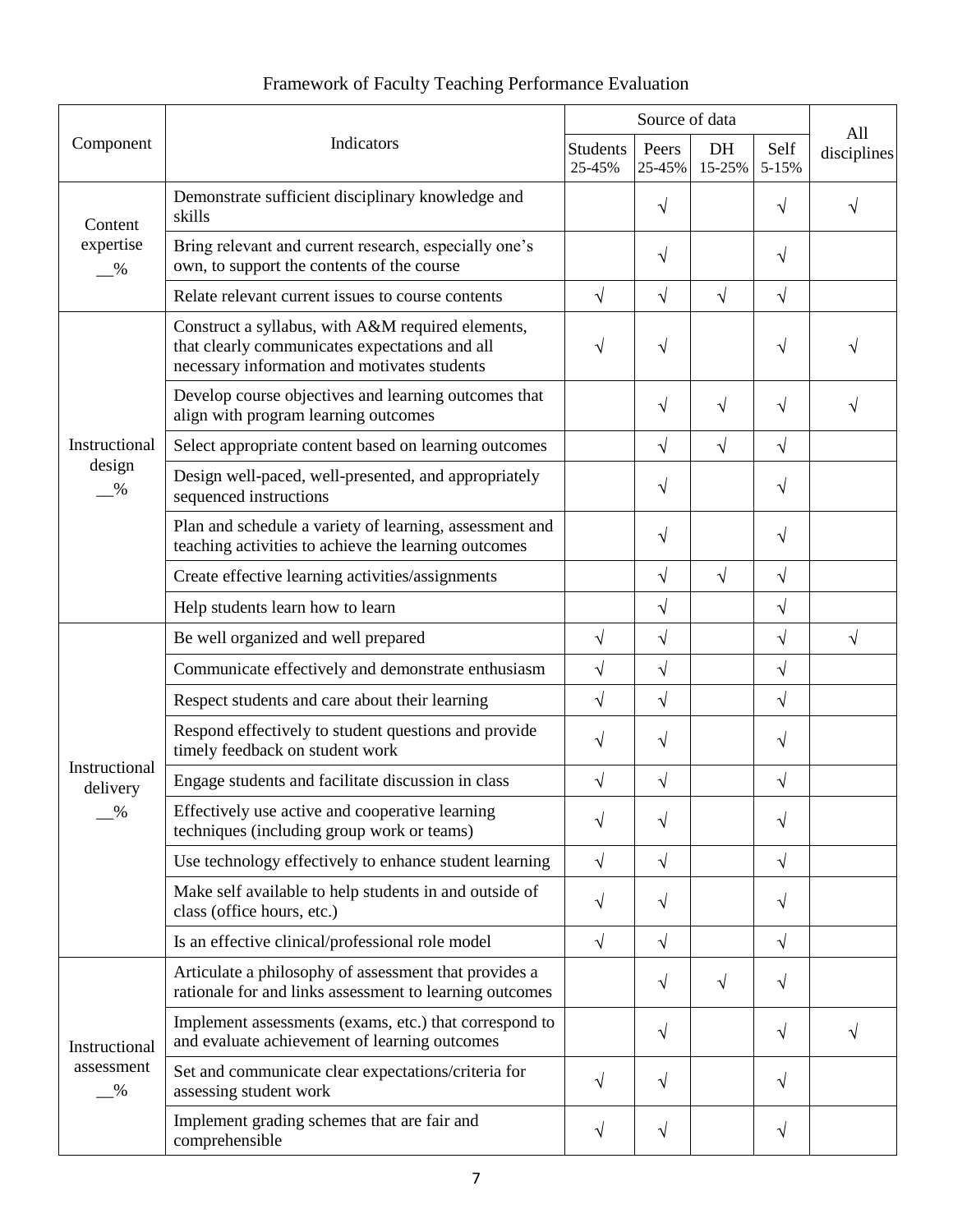|                                                    | Gather formative feedback on teaching periodically                                                                                                                          | $\sqrt{}$ | $\sqrt{ }$ |           | $\sqrt{ }$ |   |
|----------------------------------------------------|-----------------------------------------------------------------------------------------------------------------------------------------------------------------------------|-----------|------------|-----------|------------|---|
|                                                    | Gather formative feedback on learning periodically and<br>give feedback to students                                                                                         | $\sqrt{}$ | $\sqrt{}$  |           | $\sqrt{}$  |   |
|                                                    | Assist students in developing ability to self-regulate<br>and self-assess their own behavior and learning                                                                   | $\sqrt{}$ |            |           | $\sqrt{ }$ |   |
|                                                    | Provide sufficient information about course<br>management and logistics in the syllabus                                                                                     | $\sqrt{}$ | $\sqrt{ }$ | $\sqrt{}$ | $\sqrt{}$  | V |
|                                                    | Effectively manage course and classroom logistics                                                                                                                           | $\sqrt{}$ | $\sqrt{ }$ |           | $\sqrt{}$  |   |
| Course &<br>classroom<br>management<br>%           | Provide efficient student access to class materials<br>(notes, readings, assignments, quizzes, etc.)                                                                        | V         | $\sqrt{}$  |           | $\sqrt{}$  |   |
|                                                    | Effectively use on-line course management systems<br>and communication tools to facilitate student learning                                                                 | $\sqrt{}$ | $\sqrt{}$  |           | $\sqrt{}$  |   |
|                                                    | Create learning environments that welcome, challenge,<br>and support all students                                                                                           | $\sqrt{}$ | $\sqrt{}$  |           | $\sqrt{}$  | V |
|                                                    | Be aware of and practice effective teaching strategies<br>that help acknowledge issues that emanate from<br>differences among students, including differences in<br>opinion | V         | $\sqrt{ }$ |           | $\sqrt{}$  |   |
|                                                    | Recognize and appropriately manage incivility                                                                                                                               | $\sqrt{}$ | $\sqrt{ }$ |           | $\sqrt{}$  |   |
| Scholarly<br>teaching and<br>SoTL<br>$\frac{9}{6}$ | Practice "scholarly teaching" - the process of<br>reflection, experimentation, and evaluation to improve<br>one's teaching and enhance student learning                     |           | $\sqrt{}$  |           | $\sqrt{}$  |   |
|                                                    | Collaborate with other faculty members for mutual<br>improvement of teaching                                                                                                |           | $\sqrt{}$  |           | $\sqrt{}$  |   |
|                                                    | Participate in/lead professional development activities<br>in teaching (workshops, conferences, etc.)                                                                       |           | $\sqrt{}$  | $\sqrt{}$ | $\sqrt{}$  |   |
|                                                    | Engage in scholarship of teaching and learning<br>(research, presentations, publications, etc.)                                                                             |           | $\sqrt{ }$ | V         | V          |   |
| Mentoring<br>$\frac{0}{2}$                         | Mentor graduate students (# of PhD and Masters<br>students chaired/served as committee member)                                                                              |           | V          |           | V          |   |
|                                                    | Demonstrate effectiveness of graduate mentoring (#<br>graduated, retention, student publications, student<br>awards and grants, Time to completion, employment,<br>etc.)    |           | $\sqrt{ }$ | V         | V          |   |
|                                                    | Participate in other graduate student mentoring<br>activities                                                                                                               |           | $\sqrt{}$  | V         | $\sqrt{}$  |   |
|                                                    | Mentor undergraduate students (# of undergraduate<br>research students mentored)                                                                                            |           | $\sqrt{ }$ | V         | $\sqrt{}$  |   |
|                                                    | Demonstrate effectiveness of undergraduate mentoring<br>(% go to graduate school, presentations/publications,<br>awards, etc.)                                              |           | $\sqrt{}$  | $\sqrt{}$ | $\sqrt{}$  |   |
|                                                    | Student/alumni comments                                                                                                                                                     | $\sqrt{}$ |            |           |            |   |
| Recognition<br>$\%$                                | Teaching awards, fellowships, invited talks, etc.                                                                                                                           |           |            | V         | V          |   |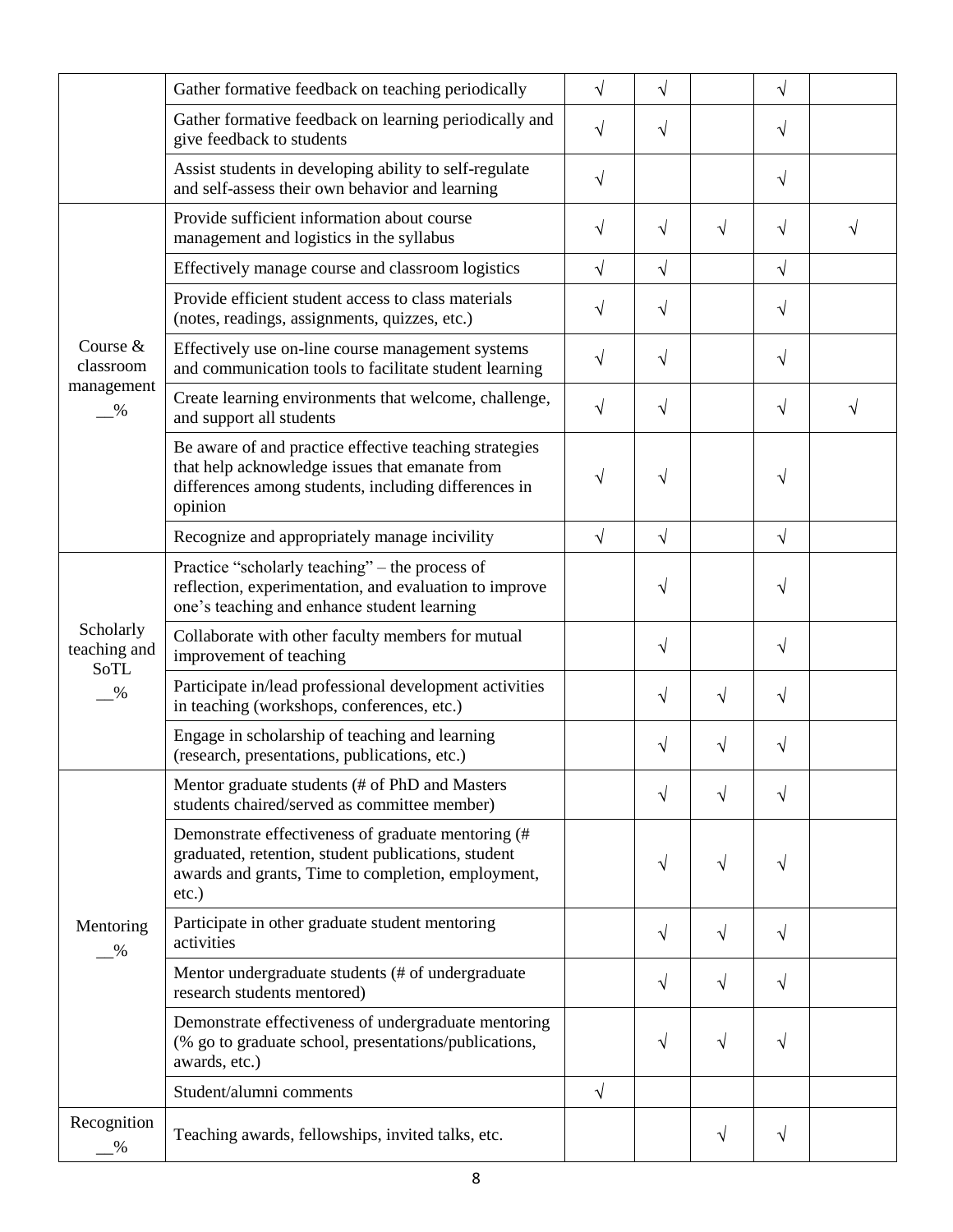#### **Selected Literature**

- Arreola, R. A. (2007*). Developing a comprehensive faculty evaluation system: A guide to designing, building, and operating large-scale faculty evaluation systems* (3rd ed.). San Francisco, CA: Jossey-Bass.
- Cashin, W. E. (January, 1996). Developing an effective faculty evaluation system. *IDEA PAPER #33*. Retrieved April 7, 2010, from http://www.theideacenter.org/sites/default/files/Idea\_Paper\_33.pdf
- Chism, N. V. N. (2007). *Peer review of teaching: A sourcebook* (2nd ed.). San Francisco, CA: Jossey-Bass.
- Hoyt, D. P., & Pallett, W. H. (1999). Appraising teaching effectiveness: Beyond student ratings. *IDEA PAPER #36.* Retrieved April 7, 2010, from http://www.theideacenter.org/sites/default/files/Idea\_Paper\_36.pdf
- Seldin, P. (2006). *Evaluating faculty performance: A practical guide to assessing teaching, research, and service.* San Francisco, CA: Jossey-Bass.
- Seldin, P., & Miller J. E. (2009). *The academic portfolio: A practical guide to documenting teaching, research, and service.* San Francisco, CA: Jossey-Bass.
- Zubizarreta, J. (2008). The learning portfolio: A powerful idea for significant learning. *IDEA PAPER #44*. Retrieved April, 7, 2010, from http://www.theideacenter.org/sites/default/files/IDEA\_Paper\_44.pdf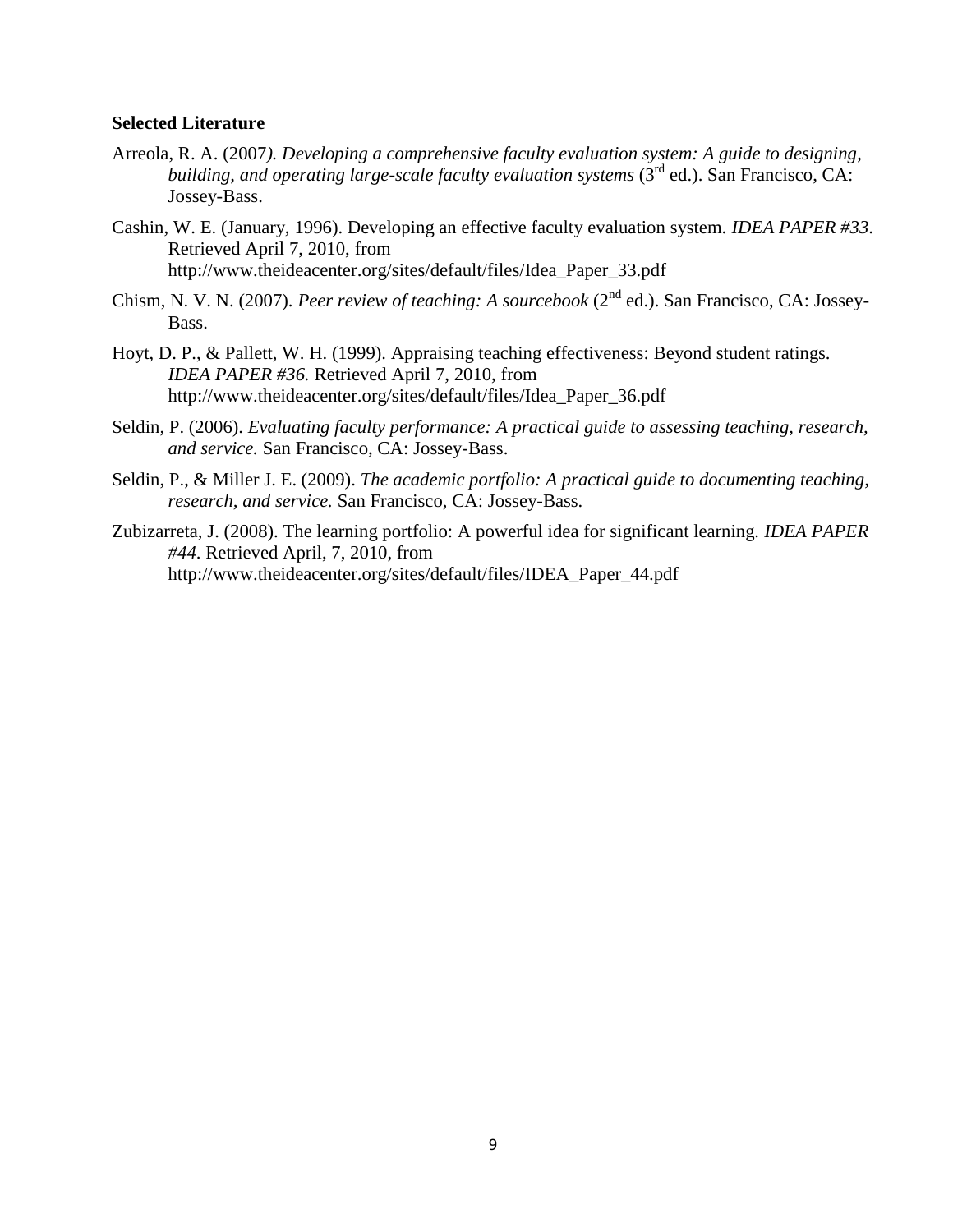## **Recommendations**

Committee on Engagement Performance Evaluation Faculty Performance Evaluations Task Force Fred Bonner, Gary Ellis, (Chair), Marcel Erminy, Jean-Luc Guermond, Allen Roussel, Elizabeth Tebeaux

### **Summary of Process Used by Engagement Subcommittee**

Engagement subcommittee members included Fred Bonner (Higher Education Administration), Gary Ellis (Subcommittee Chair; Recreation, Park and Tourism Sciences), Marcel Erminy (Architecture), Jean-Luc Guermond (Mathematics), Allen Roussel ( Large Animal Medicine), and Elizabeth Tebeaux (English). Each committee member reviewed either two or three peer institutions, in terms of how those institutions were addressing engagement. Institutions reviewed included the following:

- The University of North Carolina
- Ohio State University
- Penn State University
- Purdue University
- University of Florida
- University of Illinois
- University of Michigan
- University of Minnesota
- University of Wisconsin

Brief summaries were crafted for engagement policy and practice at each of these peer institutions, and select key documents were downloaded. These materials were reviewed and discussed in two meetings of the subcommittee. These meetings yielded a set of recommended revisions to University Rule 12.01.99.M2. These revisions to that rule are based on consensus of the subcommittee on the following:

1. We endorse a "three leg stool" as the foundation for evaluating faculty performance: teaching, research and creative contributions, and service.

2. We endorse a definition of engagement that is fully consistent with the definition proposed by the Texas A&M University Scholarly Engagement Roadmap Committee:

Engagement is a "collaborative and reciprocal relationship between Texas A&M University and key constituencies that involves discovery, integration, translation, and application of knowledge. "

We note that the definition establishes that engagement refers to the **context** of faculty contributions rather than the nature of the contribution. As such, teaching, research and creative contributions, and service may all occur within a context of engagement.

3. We endorse the perspective that the percent of effort of faculty members should be permitted to vary across teaching, research and creative scholarly contributions, and service as careers evolve and faculty advance in rank.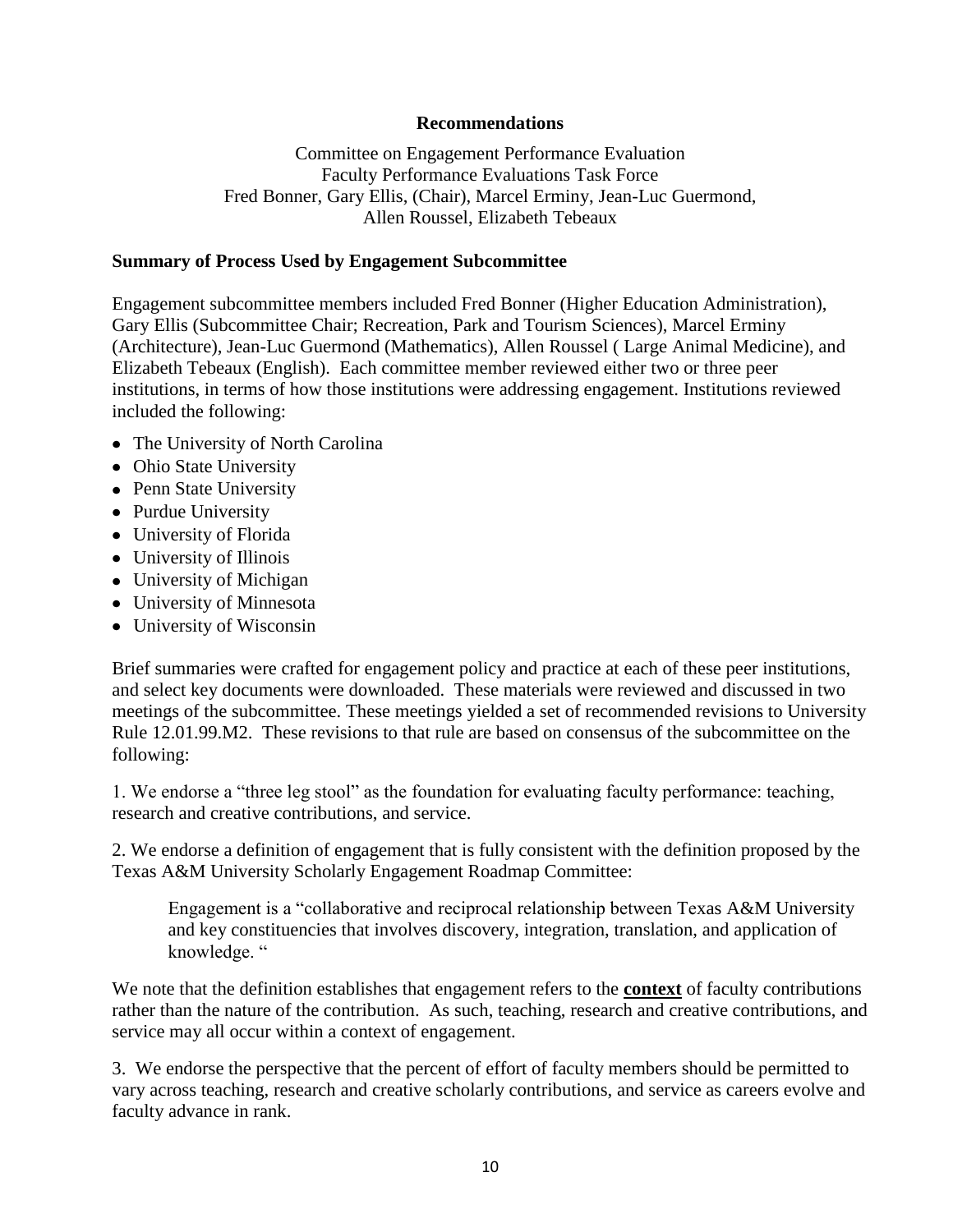4. We endorse the position that engagement should be valued no more and no less than contributions to teaching, research and creative scholarly contributions, and service that occur in contexts other than engagement.

5. We recommend that the mandate with respect to affording opportunity for faculty to be recognized for contributions to diversity, internationalization/globalization, multidisciplinary collaboration, and interdisciplinary collaboration and safety compliance also be addressed through specific revisions to University Rule 12.01.99.M2 (see Appendix B).

The Engagement Subcommittee presented suggested wording of Rule revisions associated with each of these to the full task force. Finally, the subcommittee prepared a draft of a guideline for departments to use in crafting annual performance review standards and promotion and tenure standards for evaluating scholarly engagement. A copy is attached.

# **Guidelines for Developing Department Criteria for Evaluating Engagement**

This document provides a guideline for departments in developing annual performance evaluation criteria and promotion and tenure criteria for scholarly engagement. The foundation for the guideline is University Rule 12.01.99.M2. That rule establishes that some faculty members may choose to contribute to teaching, research and creative scholarly contributions, and service in the context of scholarly engagement. The Rule asserts that faculty contributions through the context of scholarly engagement are to be valued equally with contributions that do not occur within the context of scholarly engagement.

Scholarly engagement is defined as, **"a collaborative and reciprocal relationship between Texas A&M University and key constituencies that involves discovery, integration, translation, and application of knowledge.**" Departments are expected to develop their own guidelines for evaluating scholarly engagement of faculty members. Those guidelines should be appropriate to the discipline of the department, and should be

consistent with the meaning of engagement, as defined above, and as described by the Engagement Roadmap Committee (Report of the Scholarly Engagement Roadmap Committee, Texas A&M University, May 21, 2009). The following paragraphs from the Engagement Roadmap Committee report define scholarly engagement and distinguish between that concept and "service."

*Scholarly engagement [involves] the discovery, integration, translation, and application of knowledge through (these) engagement activities. The engagement process could consist of (1) teaching, research/creative works, or service activities within the academy being shared with audiences outside academe for implementation, refinement, or consideration (moving activities within the academy to those outside the academy) or (2) engagement activities providing faculty members with new ideas and thoughts to inform their teaching or research/creative works (moving activities from outside the academy to those within the academy).* 

The following may be useful in distinguishing between service, engagement, and scholarly engagement:

1. If a faculty member provides information about careers in the sciences to high school students, our report would classify this activity as service (because of the lack of a reciprocal relationship).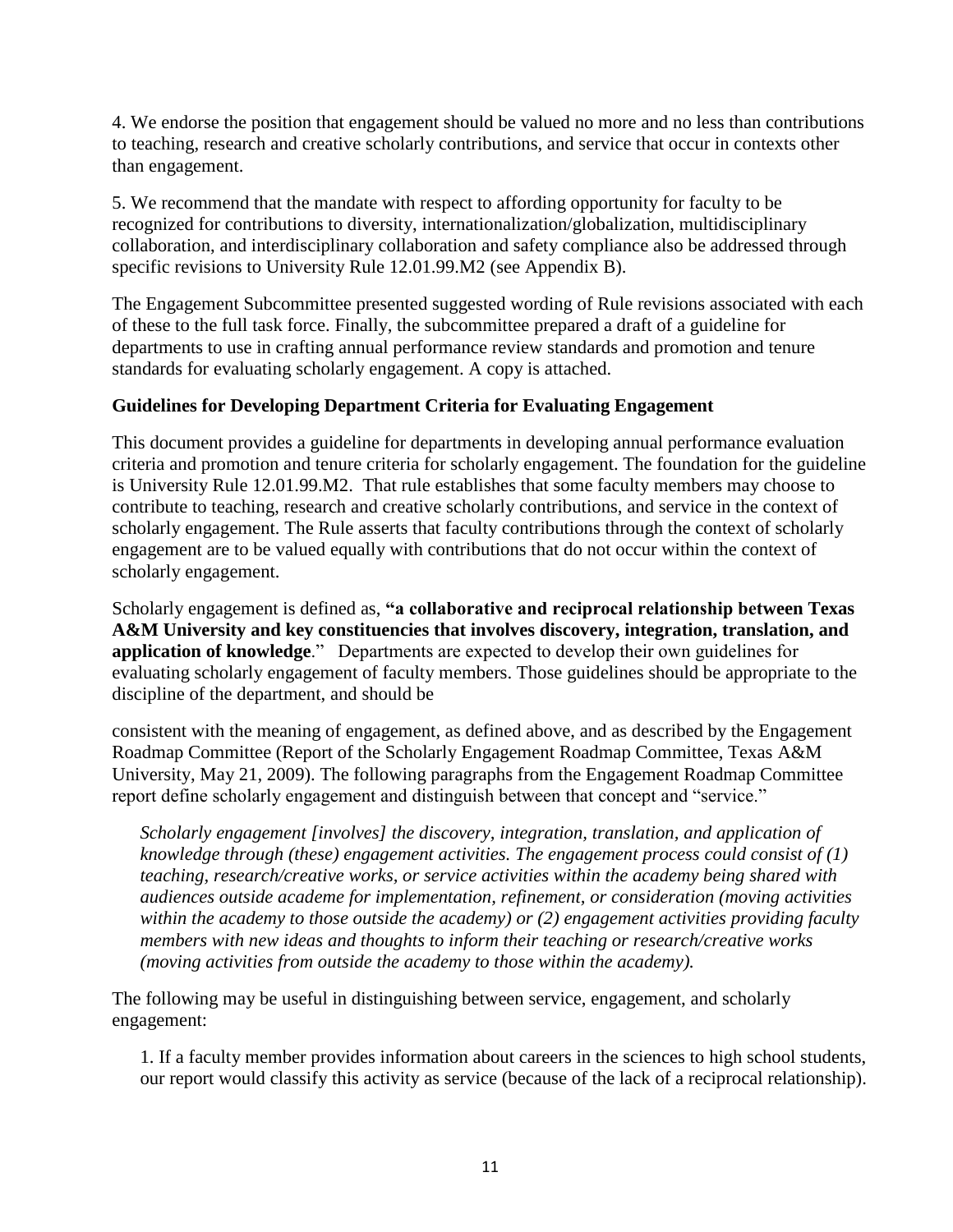2. If the activity in (1) is part of a program that recruits targeted students for enrollment in majors within the sciences at TAMU, our report would classify this activity as engagement (because of the recruiting element and the reciprocal relationship that is created with that high school.

3. If the activity in (1) provides faculty members with information or perspectives that inform their teaching or research/creative works, our report would classify this activity as scholarly engagement (because of the creation of knowledge in the faculty member's teaching or research/creative works that would occur through the reciprocal relationship).

Again, it is important to note that activities (1), (2), and (3) are all important and should be encouraged and recognized as being expected of faculty. The sole purpose of our differentiation is to provide the basis upon which we focus our recommendations.

Engagement is defined as a collaborative and reciprocal relationship between Texas A&M University (TAMU) and key constituencies. This definition of engagement extends the traditional land grant role of "service" which connotes a unidirectional relationship characterized by TAMU disseminating knowledge and expertise to others. Whereas service focuses on providing assistance to public audiences, engagement embraces collaboration with audiences in the production of new knowledge.

A second difference between the concept of scholarly engagement and that of service is the scholarly nature of efforts related to the former. Instead of seeing constituencies as passive recipients of expert knowledge (which is characteristic of service), a scholarship-based approach to engagement recognizes that constituencies contribute to and participate in the creation of academic knowledge. (Report of the Scholarly Engagement Roadmap Committee, Texas A&M University, May 21, 2009, p. 4-5).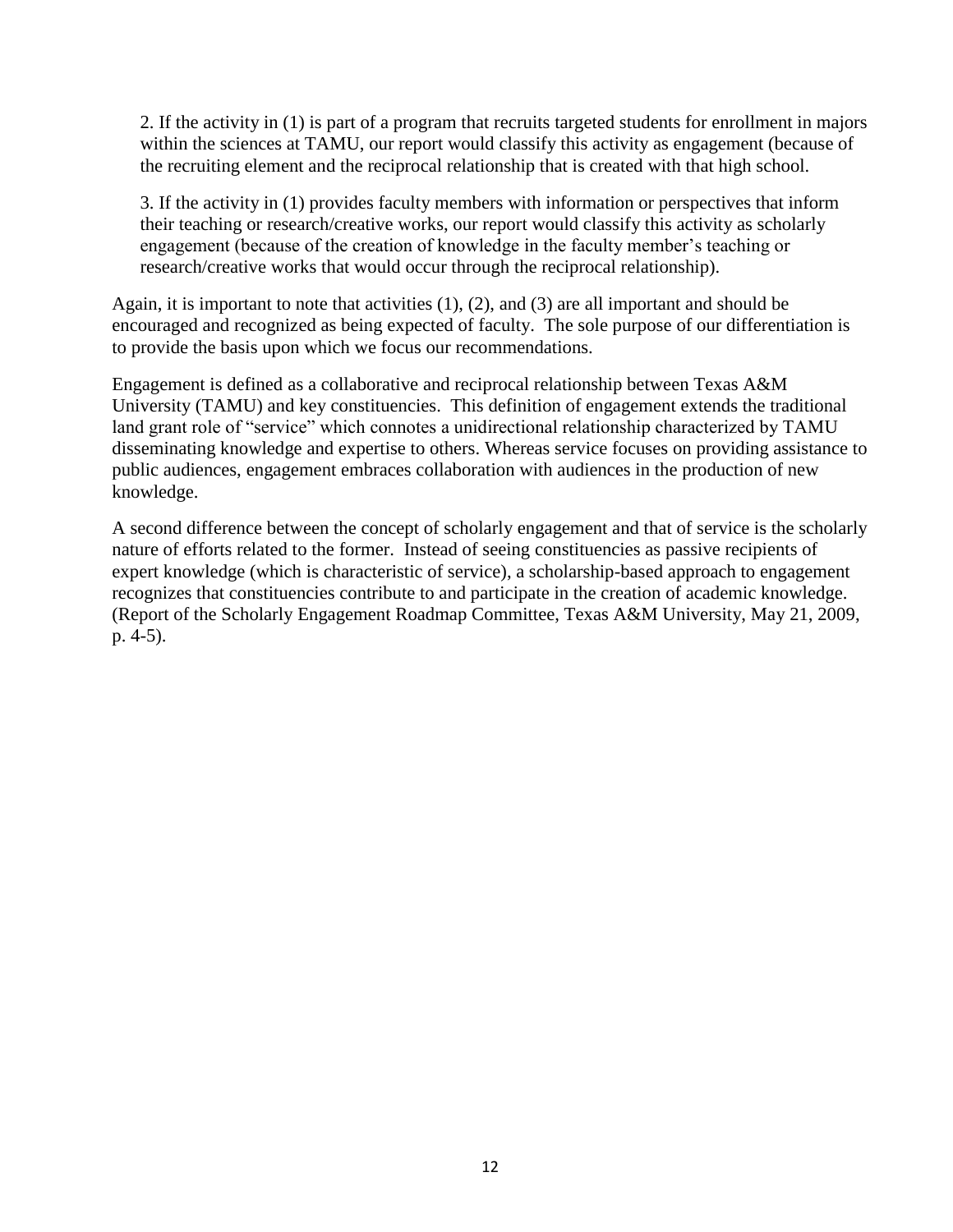### **Recommendations**

Committee on Research Performance Evaluation Faculty Performance Evaluations Task Force Clint Allred, Michael Benedik, Joe Golsan (Chair), Johnny Hurtado, Yvonna Lincoln, Debra Zoran

Background: At our initial meeting of the Task Force, members of the Research Subcommittee met to discuss what were the most appropriate peer institutions with which we should compare ourselves for the purposes of annual reviews in research. Noting that TAMU is a hybrid institution in terms of the range of disciplines we include, the Committee chose to look at other institutions not based solely on their national ranking or their inclusion on the list of Peer Institutions for the 20/20 Plan. As a result we came up with the following Institutions to consider: Michigan State, Minnesota, Ohio State, Penn State, Illinois, Florida, Wisconsin, Texas, UC San Diego, UC Davis, and Georgia. We then divided up the institutions so that each member of the Subcommittee would research three of four institutions. We then met to discuss our findings, one member of the Subcommittee did not attend our meetings, and some reports on specific institutions were not provided. The Subcommittee was able to determine that procedures in most institutions are similar to our own. However, there were some interesting divergences and innovations in terms of annual reviews that are worth noting here. We leave it to the Annual Review Task Force or the Dean of Faculties to determine whether these divergent policies and practices at other institutions are worth implementing at TAMU

- At Michigan State, the Annual review process provides a more detailed and formal response process from the individual who is being reviewed. Specifically, the individual has the right not only to meet with the supervisor if they do not agree with the evaluation (which we do here) but also to provide "additional documentation" in support of their case. All this information must be included in the individual's permanent file.
- At Minnesota, the criteria for the review are quite explicit and spell out issues that are, to my experience at TAMU at least, not stressed in the same way. These include promotion of diversity, and also "responsible leadership, management, and use of the university's human, physical, and financial resources."
- Post tenure review procedures are obviously much more rigorous at UNC and at Texas than they  $\bullet$ are here. Moreover, the policies and procedures are spelled out carefully, and obviously "have teeth<sup>"</sup>
- The University of Florida also has a very interesting procedure in place. Their faculty are required to input accomplishments (e.g. citation for a published paper) into web based system. Basically, they are inputting all of the same information that we put in our annual reports. They have set deadlines for this to be done. The beauty of the system is that then administrators or others can simply use the interface to generate the necessary report on that faculty member (or a collection of faculty members). The reports are also uniform across faculty members, departments, and schools. Also, you do it once and you are done. Some faculty are required to prepare multiple reports.

Following our initial report to the full task Force, we met again to discuss how uniform (or not) annual review procedures for research were across Texas A&M, in different Colleges and Departments. For the most part, these procedures are similar, taking into account a three year window of activity, and stressing quality of research over quantity. Most members of the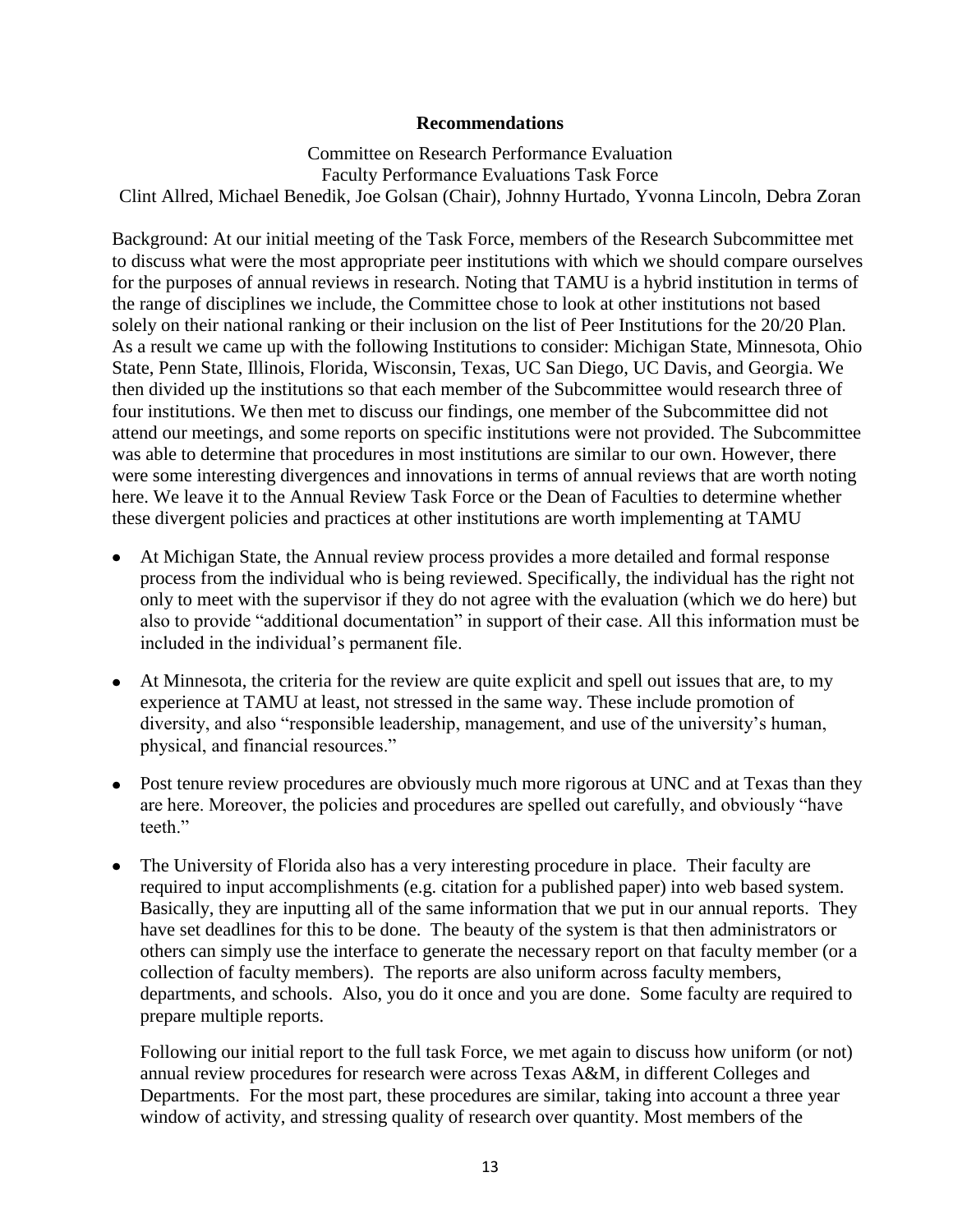Subcommittee members were comfortable with the three year window but all noted that filling out Annual Review forms was a time-consuming process. It should be noted, however, that some Departments and Colleges count publications accepted, whereas others insist that these publications be in print before they are counted.

The Subcommittee also discussed the issue of fairness in teaching load in comparison to the research productivity of the faculty member in question. It seems clear that, especially in difficult budgetary times, when raise monies are scarce, that those faculty that publish less should teach more. At our meeting with the Full Task Force, this issue was raised, and the Dean of Faculties pointed out that this can be addressed on an ad hoc basis between the faculty member and the Department Head.

# **Conclusions and Recommendations:**

- The members of the Research Subcommittee concluded that, overall, the procedures for annual review at Texas A&M are generally functional, and more or less in conformity with procedures at other peer institutions, with the notable exception of divergent (and innovative) procedures noted above. Therefore, as a group we make no major recommendations for changes in the rules. It should be pointed out, however, that the actual annual review procedures in force at Texas A&M are frequently not entirely in conformity with University rules. For example, the three year window in practice in most Departments and Colleges does not jive with rule 2.5.5.1, which stresses that the review should focus primarily on the immediately previous academic or calendar year. Also, it is not clear to what extent the annual reviews for tenured Associate Professors emphasize progress toward Full Professor, as stipulated in Rule 2.5.2.
- In his role as Department Head, the Chair of our Subcommittee does wish to make a few  $\bullet$ recommendations by way of conclusion:
	- 1. The assigning of larger teaching loads to less research-productive faculty *should not* be left up to individual Department Heads to impose alone, as this opens the door for perceptions of unfairness or prejudice. Colleges and the University need to make explicit that this is a University policy. To make that point effectively might require obligatory revisions in Department By-laws, etc.
	- 2. In the annual reviews of all faculty, it should be stressed that research productivity is directly linked to research support in terms of travel and research funds, eligibility for Development leaves, etc. It is the impression of at least the Chair of this Subcommittee that this is not always the case.
- A final issue discussed but without resolution was the matter of post-tenure review. Some express a need for "giving more teeth" to the process, whereas others thought our current rules and guidelines address the issue appropriately.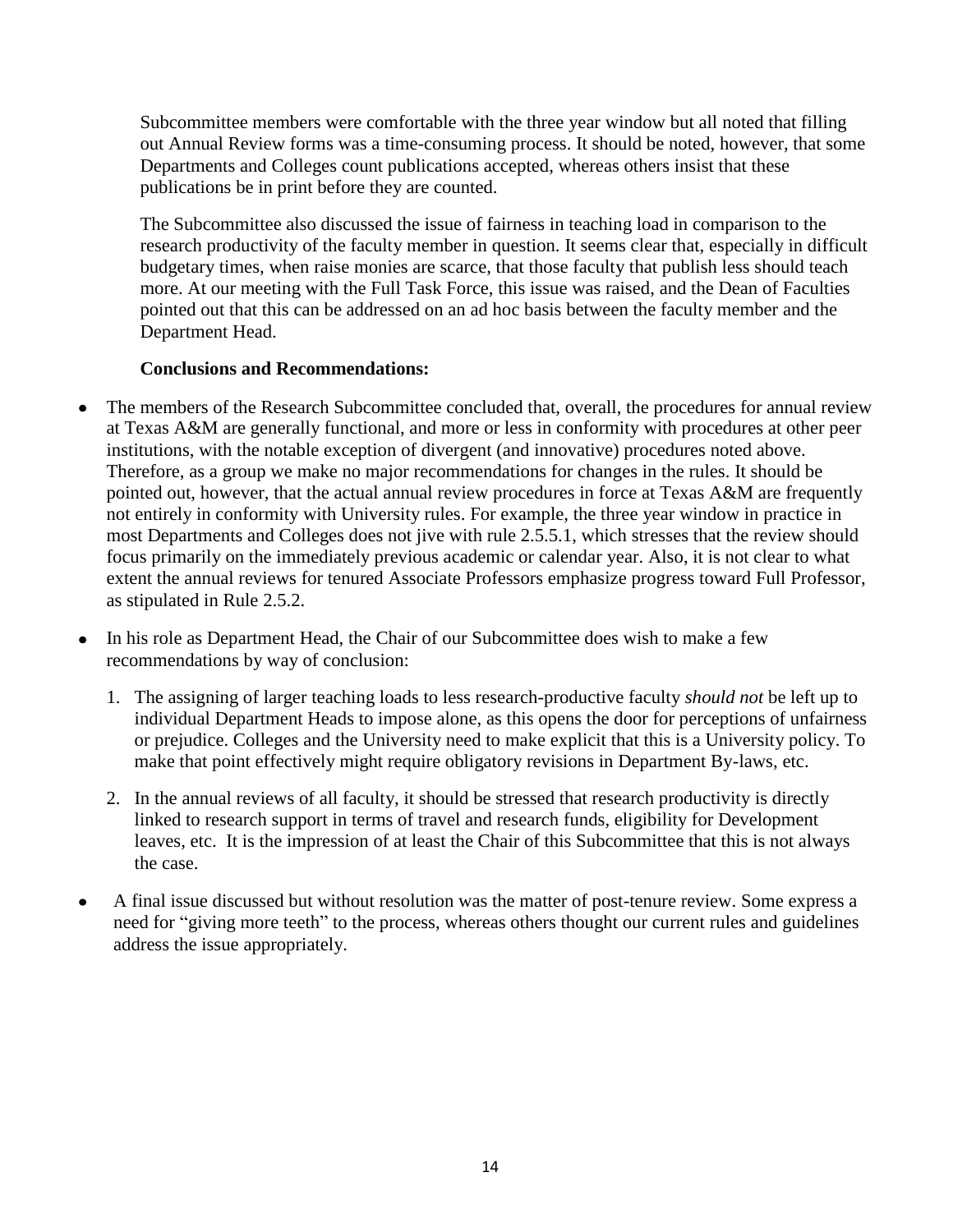#### **UNIVERSITY RULE**

**12.01.99.M2 University Statement on Academic Freedom, Responsibility, Tenure, and Promotion**  *Approved June 20, 1997 Revised July 27, 2001 Supplements [System Policy 12.01](http://sago.tamu.edu/policy/12-01.pdf)*

1. GENERAL

The policies for academic freedom, ethics, responsibility, tenure, and promotion at Texas A&M University apply equally to current faculty members and to subsequent appointees. These policies seek to establish a spirit of cooperation, good faith, and responsibility and to provide useful guidelines for situations not specifically described in this document.

#### 2. FACULTY AND EMPLOYMENT

- 2.1 Definition of Faculty:
	- 2.1.1 In general, a faculty member, to whom the academic freedoms and responsibilities described in this document pertain, is any full-time or part-time employee of Texas A&M University with an appointment as a Professor at any rank, an Instructor, or a Lecturer at any rank, or a Librarian (I, II, III, or IV).
	- 2.1.2 A faculty member is not automatically eligible for tenure. See Section 4.1.1.
- 2.2 Employment Contract:
	- 2.2.1 All new faculty members shall be provided with an appointment letter stating the initial terms and conditions of employment. Any subsequent modifications or special understandings in regard to the appointment, which may be made on an annual basis, will be stated in writing and a copy will be given to the faculty member. All tenure-track faculty members, unless the terms and conditions of their appointment letter state otherwise, are expected to engage in teaching, scholarship, and service, and research or other creative contributions. Essential job functions for a position may vary depending upon the nature of the department in which the faculty member is employed, the nature of the discipline in which the faculty member holds expertise, external funding requirements attached to the position, licensing or accreditation requirements, and other circumstances. It is therefore important that essential job functions for each faculty position be listed in the initial appointment letter. For example, all of the following that are applicable should be listed: teaching responsibilities, responsibilities for advising students, independent and/or collaborative research responsibilities, engaging in patient care, committee assignments, conditions imposed by external accrediting agencies, conditions for holding a named professorship or a position that combines academic and administrative duties, and any other specific essential functions for the position in question. All appointment

**Formatted:** Header distance from edge: 0.2", Footer distance from edge: 0.2"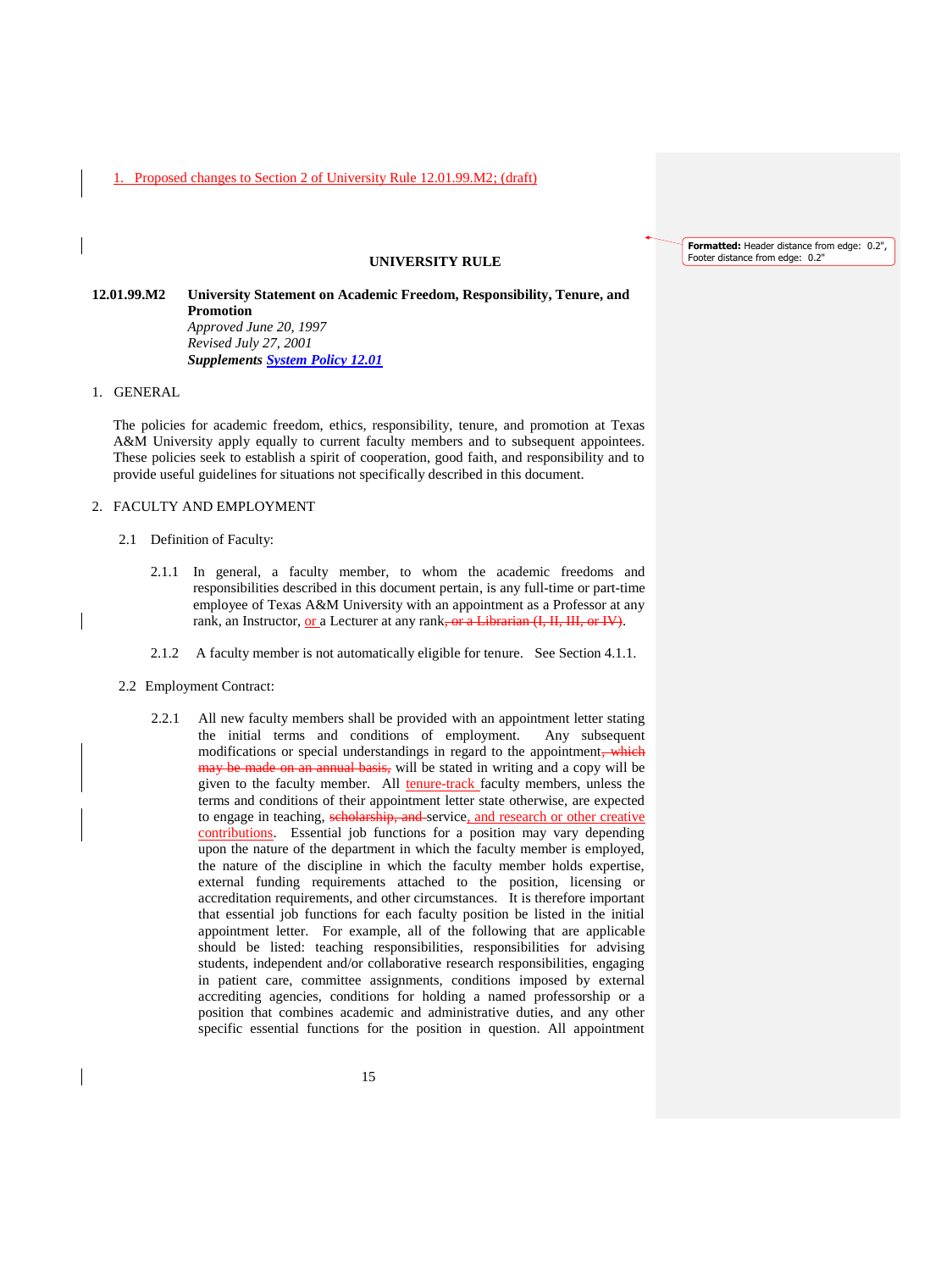letters must indicate whether the appointment being offered is with tenure, tenure-accruing, or non-tenure-accruing.

- 2.2.2 If the appointment is tenure-accruing, the appointment letter will indicate the length of the period of probationary service at Texas A&M University and state the credit agreed upon for appropriate service at other institutions. The specific probationary period does not, however, constitute the term of the initial appointment. All appointments during the probationary period are for a fixed term of one year or less and are subject to renewal or non-renewal each year of the probationary period.
- 2.2.3 Unless otherwise specified in the *initial or annual appointment letter*,  $\theta$ mutually agreed upon revision thereof, tenure-accruing appointments and appointments with tenure guarantee employment for nine months or the equivalent.
- 2.2.4 All faculty members will receive an annual notification of the terms and conditions of appointment for the next fiscal year within two weeks after the Texas A&M University budget has been approved by the Board of Regents. This notice shall contain the rank of appointment, tenure status, inclusive dates of employment, salary, and any special conditions. Any changes or additions to either essential job functions or conditions of employment noted in the original letter of appointment also-should be included, but only after appropriate consultation with the faculty member. Any changes to the terms and conditions of appointment may be appealed through Rule 12.01.99.M4 [\(Faculty Grievance Procedures Not Concerning Questions of Tenure,](http://rules-saps.tamu.edu/PDFs/12.01.99.M4.pdf)  [Dismissal, or Constitutional Rights\)](http://rules-saps.tamu.edu/PDFs/12.01.99.M4.pdf). Faculty members are obligated to fulfill the terms of employment for the following year, unless they resign prior to 30 days after receiving notification of these terms.
- 2.3 Termination of Employment: Notice of non-reappointment, or of intention not to reappoint a faculty member, shall be given in writing in accord with the following standards:
	- 2.3.1 Tenure Track
		- 2.3.1.1 Not later than March 1 of the first academic year of probationary service, if the appointment expires at the end of that year; or, if the appointment terminates during an academic year, at least three months in advance of its termination;
		- 2.3.1.2 Not later than December 15 of the second year of probationary service, if the appointment expires at the end of that year; or, if the appointment terminates during an academic year, at least six months in advance of its termination; and
		- 2.3.1.3 At least twelve months before the expiration of a probationary appointment after two or more years in the institution.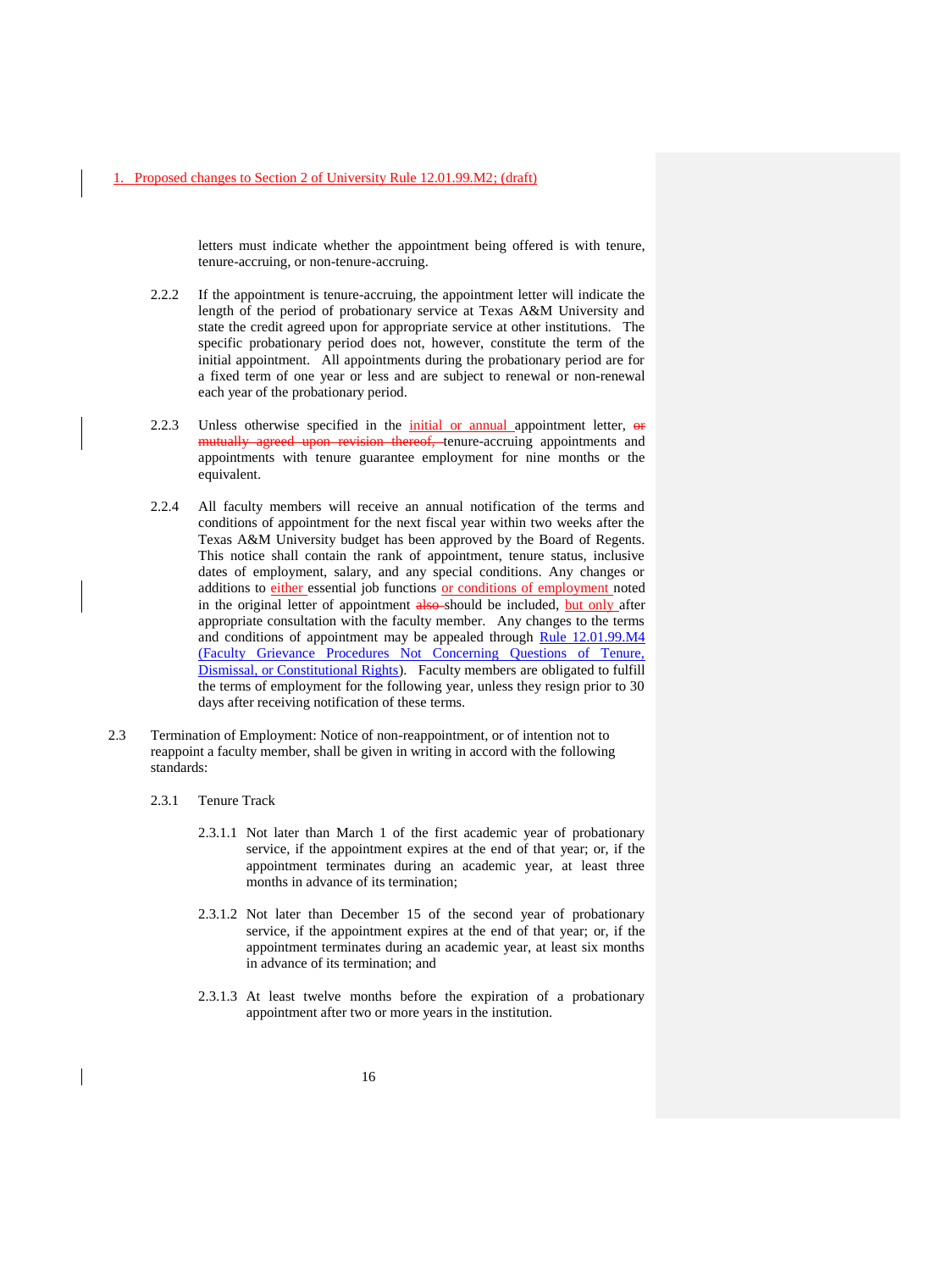#### 2.3.2 Lecturers and Senior LecturersNon-tenure Track Faculty Titles

- 2.3.2.1 A Lecturer non-tenure track faculty who has held any faculty appointment other than Assistant Lecturer for the equivalent of 5 or more academic years of full service within a 7 year period shall be provided a one-year notice if it is the University's intent not to renew the appointment.
- 2.3.2.2 A faculty member promoted to or hired at the rank of Senior Lecturer, qualified Associate or Full Professor rank shall be provided a one year notice if it is the University's intent not to renew the appointment.
- 2.3.2.3 Any request for an exemption to either of these provisions must be based on a major programmatic revision or budgetary cutback. Such a request with appropriate documentation must be submitted by a college dean through the Provost to the President for approval.

#### 2.4 Right of Access to Personnel Files

- 2.4.1 All faculty members are entitled under Texas law to see their personnel files and to obtain, at their own expense, a copy of the information in these files.
- 2.5 Annual Review.
	- 2.5.1 An annual review will be conducted in a timely fashion for all faculty members regardless of their titleat the rank of Lecturer, Senior Lecturer, Distinguished Lecturer, Instructor, Librarian (I, II, III, or IV), Assistant Professor, Associate Professor, Professor, and Distinguished Professor. The purpose of the annual review is to provide a mechanism to facilitate dialogue between the administration and faculty. The Aannual review provides valuable information to the department head about the venue to evaluate the faculty members' accomplishments and to the faculty members with regard to the department head's assessment of their progress in the discipline and in the context of department goals. Annual reviews are to be conducted in an environment of openness and collegiality, with an emphasis on constructive development of the individual faculty member and the institution.
	- 2.5.2 The focus of the annual review process will vary from rank to rank. For lecturers and librarians of all ranks, non-tenure track faculty the annual review process will serve primarily as an evaluation focusing on performance and potential for reappointment and promotion. For tenured or tenure-track faculty, the annual review must take into account the fact that progress in a scholarly career is a long-term venture; therefore, a three to five year horizon may be necessary for the accurate evaluation of scholarly progress. Furthermore, an annual review process should be conducted differently depending upon the different stages of a faculty member's career. For non-tenured, tenure-track assistant professors and instructors, the annual review process must also provide indication as to progress toward tenure and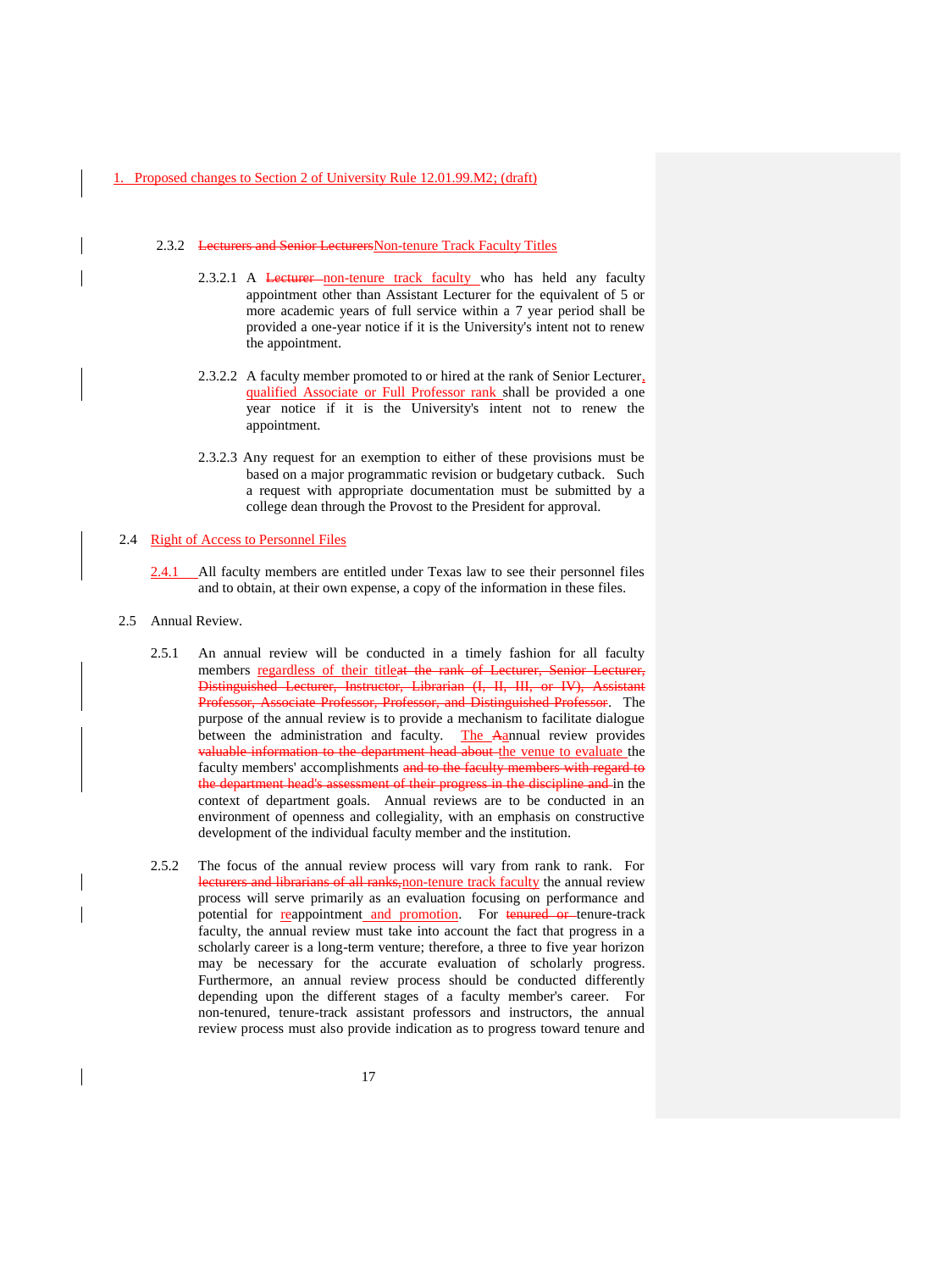promotion (see 4.3.5). For tenured associate professors, the process should be used to identify the faculty member's progress toward the requisite stature for promotion to professor. For professors, annual review should be part of the ongoing process of communication between the faculty member and the institution in which both institutional and individual goals and programmatic directions are clarified, the contributions of the faculty member toward meeting those goals are evaluated and the development of the faculty member and the University is enhanced. In all cases, the annual review shall serve as the primary documentation for evaluation of job performance in the areas of assigned responsibility and for merit salary increases.

- 2.5.3 Annual reviews must embrace the position that faculty members' relative degrees of focus on teaching, service, and research or other creative contributions may change as their careers evolve. At times, it is appropriate for faculty members to contribute in a balanced way to all three facets of faculty contribution. At other times, it may be appropriate for a given faculty member to focus on research/creative contribution, and at still other times it may be appropriate for that faculty member to focus on teaching or service
- 2.5.43 To ensure consistency over time, each department shall publish its annual review procedure on paper or by electronic means. Annual review procedures for the department shall be approved by the respective college dean before publication and shall be reviewed by the Dean of Faculties for consistency with this section. The creation and modification of this document should be a product of joint deliberation by faculty members and the department head. If there is no need for department specific guidelines, a college-wide document, developed jointly by faculty and administrators and reviewed by the Dean of Faculties, is sufficient. The annual review procedure document must include the following elements:
	- 2.5.3.1 Purpose of annual review. These include the purposes set forth in (2.5.1) and (2.5.2) as well as any department specific purposes.
	- 2.5.3.2 Period of evaluation (may be longer than one year; see 2.5.2) and aspects of performance to be evaluated, as appropriate for each job title.
	- 2.5.3.3 Annual Activity Report format and content. Examples of possible content include (a) a statement of assigned duties, consistent with (or consisting of) the appointment letter or current position description  $(2.2.1)$ ; (b) a list of activities, accomplishments, and awards; (c) documentation, including such items as course syllabi, evidence of student learning, published papers or books, evidence of effectiveness in service, teaching portfolio, etc.; (d) self-evaluation in the context of the assigned duties of the faculty member and the missions of the department and University; and (e) a statement of goals (see 2.5.5.1).
	- 2.5.3.4 Timeline and procedures for evaluation must be consistent with sections 2.2.1, 2.5.5.2, 2.5.5.3, and 2.5.5.4.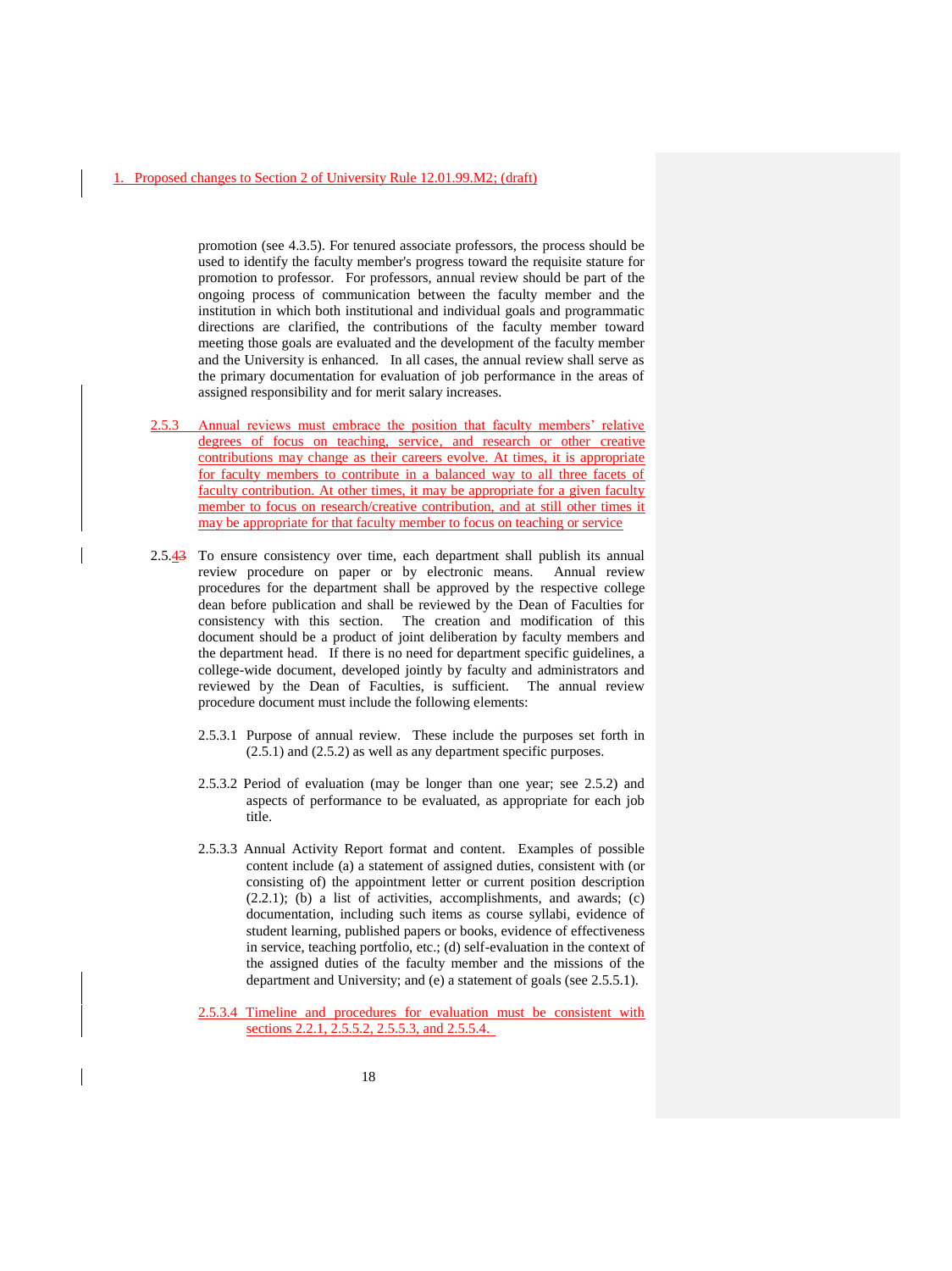2.5.3.5 Complaint procedure if annual review fails to follow published guidelines (generally, letter to dean with copy to Dean of Faculties).

#### 2.5.53.4 Basis for eEvaluation.

- 2.5.5.1 All sources of information to be used for the evaluation must be specified. The following are examples of possible sources of information: (a) Annual activity report (required as a source); (b) personal observation by evaluator; (c) discussions with colleagues, students, and/or others; (d) student evaluations of teaching; (e) peer evaluations of teaching. Note that the standard end-of-semester student evaluations of teaching must not be the only instrument used in determining teaching quality and effectiveness.
- 2.5.5.2 Evaluation Criteria. Regardless of the sources used, all annual evaluations must address faculty members' contributions through teaching, research, service, and creative contribution. Reports to faculty must include evaluations for each category (teaching, service, and research or other creative contribution). It is understood that teaching, service, and research or other creative contributions may be directed at discovery, integration, translation, and/or application of knowledge.
- 2.5.5.3 As part of the annual review process, an explicit, written statement must be established with each faculty member indicating expectations with respect to degree of focus on teaching, service, and research or other creative contribution. Within departments, the overall mix of faculty contributions should be established in ways that optimize the probability of success of the individual faculty member, while also advancing the goals of the department, college, and Texas A&M University.
- 2.5.5.4 Department and college guidelines must thus allow the teaching, service, and research or creative contribution loads to vary across faculty members. The teaching component shall not be less than those mandated by the Texas A&M System policy, and service contributions shall be no less than 10% of the total effort of any faculty member. Service contributions shall normally include service to the department, college or university in addition to, or in lieu of, service to the profession.
- 2.5.5.5 Department and college guidelines may define the extent to which different teaching, service, and research or creative activities load distributions are weighed for merit-raise considerations. That is, departments and colleges shall have flexibility in determining what type of contributions and the weight that each type of contribution has in the overall merit evaluation.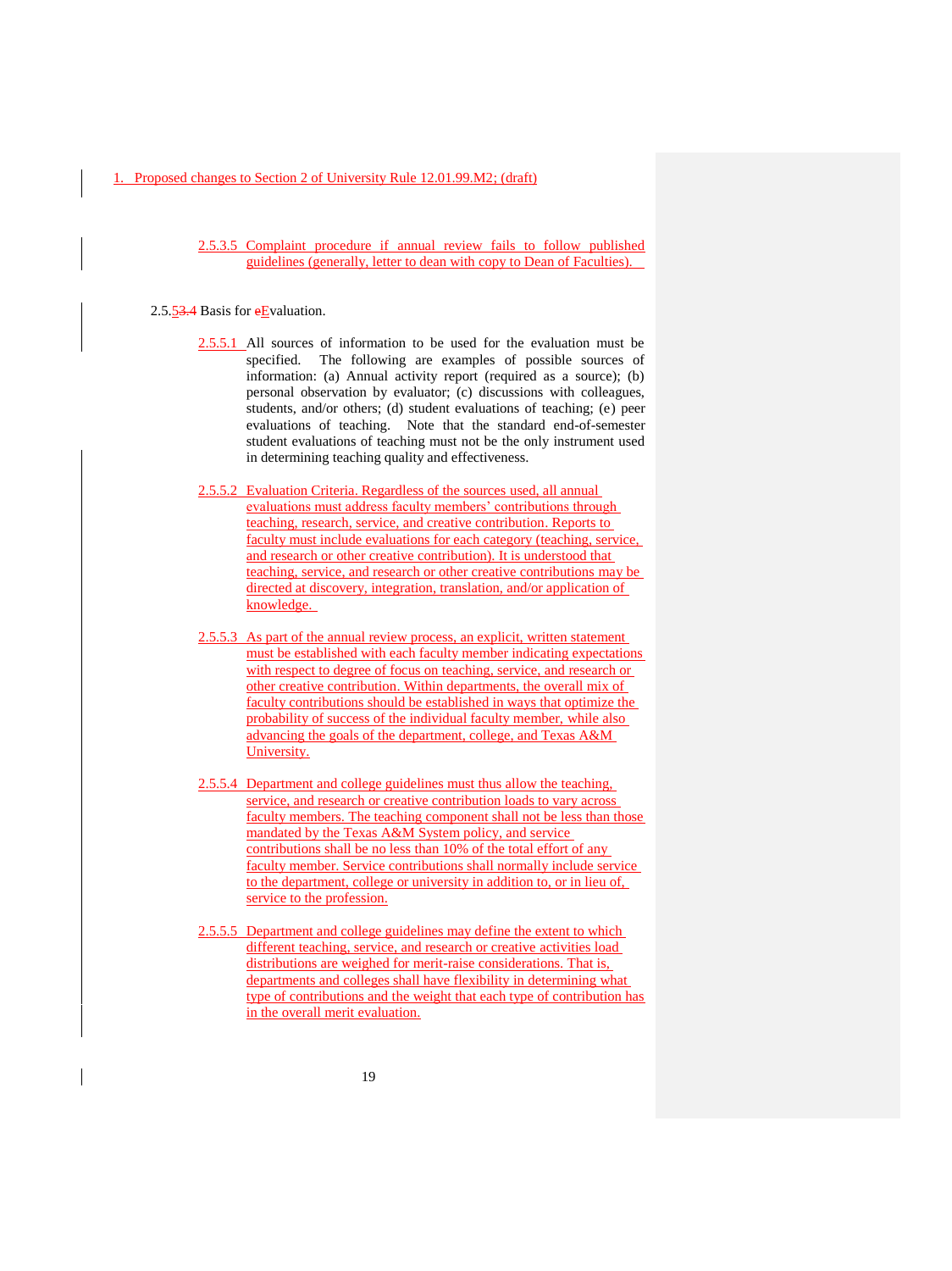- 2.5.5.6 Department and college guidelines must define what types of activities qualify as measures of performance within each of the three activities, teaching, service, and research or creative contributions.. Indicators of performance need not be exclusively assigned to one category. For example, membership on an editorial board could be both an indicator of scholarly achievement as well as of service to the profession.
- 2.5.5.7 Contributions of faculty members through scholarly engagement (defined in 2.2.1) must be acknowledged in the review process, but are to be valued no more and no less than scholarship that is conducted in other contexts and directed at other outcomes. Annual reviews must also afford faculty member opportunity to be recognized for contributions to diversity, internationalization/globalization, interdisciplinary collaboration, and multidisciplinary collaboration. Multidisciplinary and interdisciplinary contributions must be valued no more and no less than disciplinary contributions. Faculty member who do not make significant contributions to diversity or internationalization/globalization should not be disadvantaged in the review, but those faculty members who do not make significant contributions in these areas must be recognized through the evaluation results.
- 2.5.5.8 Annual reviews must include an informed judgment by the administrator of the extent to which the faculty member complies with rules, policies, and procedures related to safety and all mandatory trainings. No faculty member may receive an overall satisfactory rating if she or he is out of compliance with Texas A&M University's Regulation 33.05.02, which addresses required training.

5.3.5 Timeline and procedure with sections 2.2.1, 2.5.5.2, 2.5.5.3, and 2.5.5.4.

20 Complaint procedure if annual review fails to follow published guidelines (generally, letter to dean with copy to Dean of Faculties).

**Comment [acb1]:** Incorporated above under 2.5.4

**Comment [acb2]:** Incorporated above under 2.5.4

 $\overline{a}$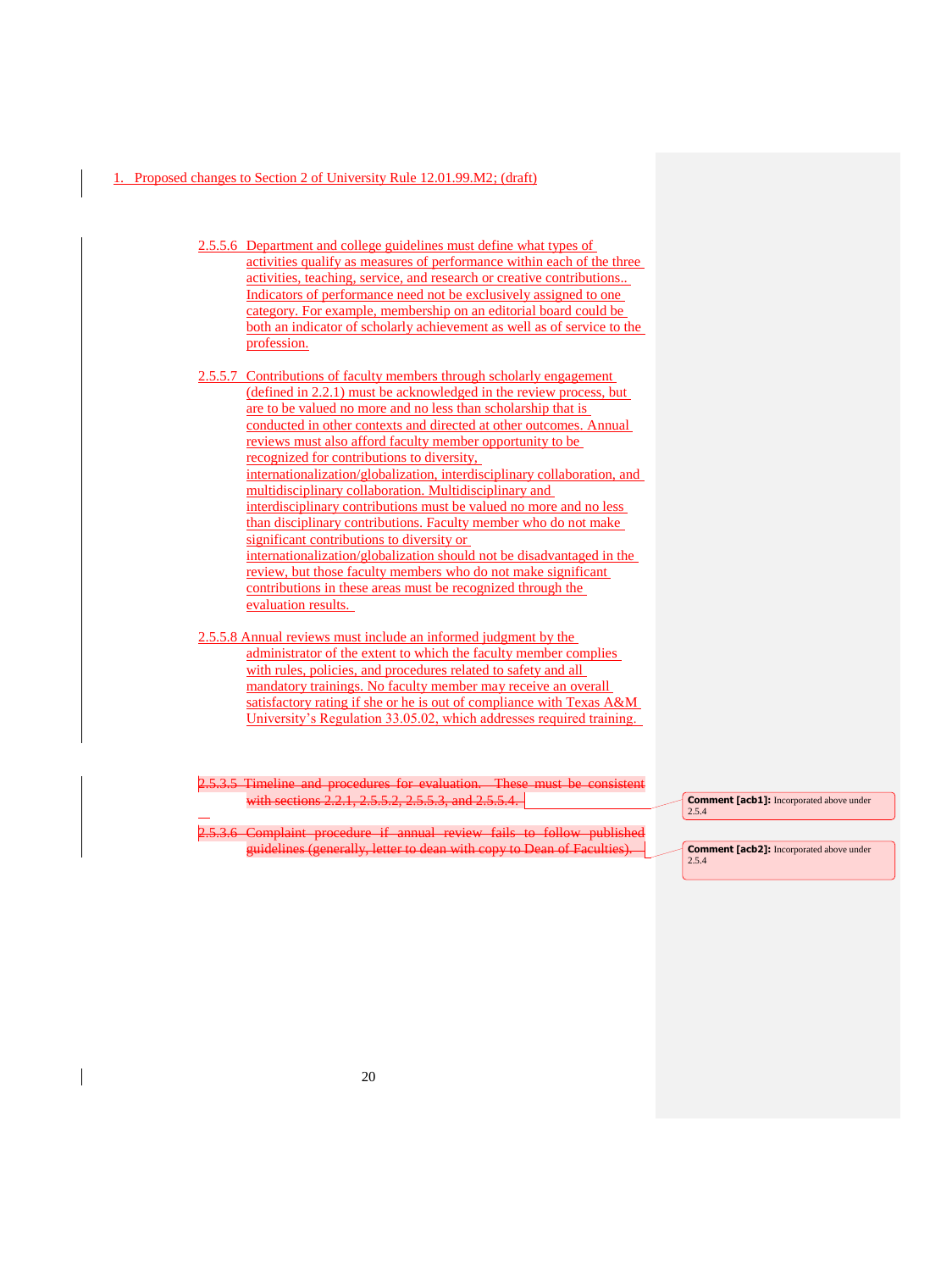- 2.5.64Department heads with faculty who have budgeted joint appointments will collaborate with the heads of the appropriate units to develop accurate annual reports. In all cases there should be one department where more than 50% of the appointment is located; the head of that department is responsible for the final evaluation. Input will be sought from heads of departments in which a faculty member holds non-budgeted appointments.
- 2.5.75 The exact form of the annual review may differ from college to college, or even from department to department within a college, but must include the following components.
	- 2.5.57.1 Faculty member's report of previous activities. The report should be focused on the immediately previous academic or calendar year, but should allow a faculty member to point out the status of long-term projects and set the context in which annual activities have occurred. The report must incorporate teaching, service, and research or other creative activities as appropriateteaching, research, and service. Faculty members should state their short-term and long-term goals.
	- 2.5.57.2 A written document stating the department head's evaluation and expectations. The department head will write an evaluation for the year in a memorandum or in the annual report document transmitted to the faculty member. The faculty member indicates receipt by signing a copy of the document. This memorandum, and/or the annual report and any related documents, will be entered into the faculty member's departmental personnel file. Moreover, this memorandum and/or annual report shall also include a statement on expectations for the next year in teaching, research and service.
	- 2.5.58.3 Meeting between the department head and the faculty member. There will be an annual opportunity for a personal meeting to discuss the written review and expectations for the coming year if either party believes it is needed. In some cases, there may be the need for more frequent meetings at the request of the department head or faculty member.
	- 2.5.59.4 Performance Assessment. In assessing performance and determining salary increases, the weights given to teaching, service, and research or other creative activities as appropriateteaching, earch, and service shall be consistent with the expectations as determined in  $2.5.5.5$ ,  $2.5.75.2$  and  $2.5.75.3$  above and with the overall contributions of the faculty member to the multiple missions of the department and University. For example, persons with solely teaching responsibilities who attain excellence in all aspects of teaching should receive comparable merit to persons with multiple responsibilities who attain excellence.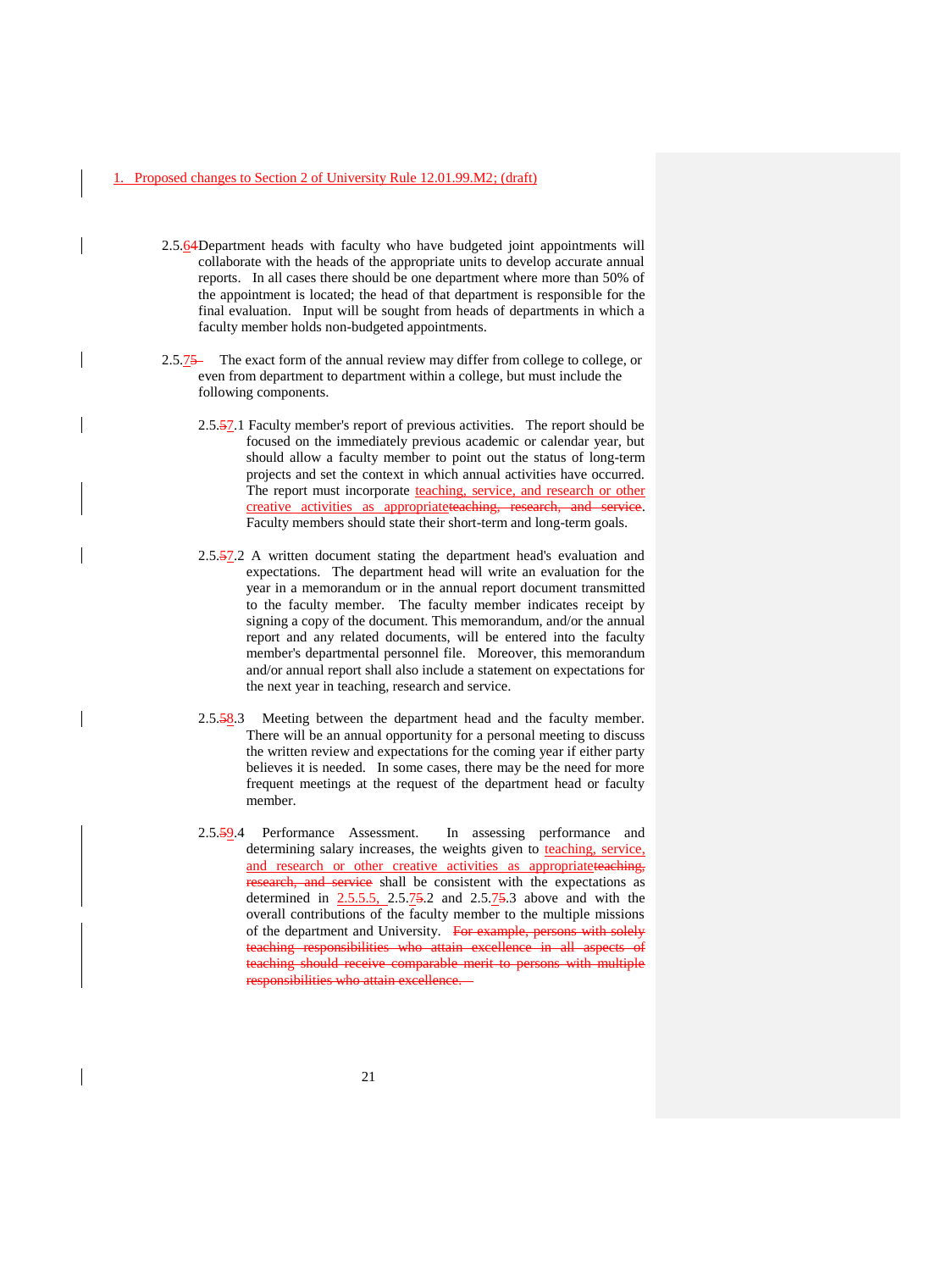# **A Guide to Develop Faculty Performance Evaluation Guidelines**

The present guide does not attempt to represent the only pathway to the development of performance evaluation guidelines. There can be other more or less granular ways to evaluate faculty performance. However, the present guide can walk you through the most relevant considerations departments will have to follow in the development of their own guidelines.

# **Mission, Goals and Priorities**

• The goals and priorities of the department should be present as performance evaluation guidelines are developed or modified. In the end, the guidelines will be useful and valid to the extent they help the department to reach its vision.

## **Process and Procedures**

- Timeline and process to revise edit and publicize the guidelines (changes to guidelines cannot be forced retrospectively in the upcoming evaluation period).
- Timeline for other important steps in the process, for example:
	- o Completion of annual activity report
	- o Written review by the department head.
	- o Meeting with department head to discuss faculty performance evaluation.
- If a faculty committee participates in the review:
	- o Process to select individuals
	- o Length of terms and rotation schedule
	- $\circ$  Role and purpose of the committee (e.g., does the committee comments on the department head's reviews, or do they conduct independent reviews? Does the committee contribute to merit allocations?)

## **Purpose, Scope and Expectations**

- $\bullet$ Time
	- o Period of evaluation: Departments have flexibility in defining the period included in the activity report. For example, departments may choose to evaluate faculty annually on a three-year window and weigh each of the years equally (or, for example, weight more the most recent year but still consider what was done in previous years).
- Load distributions across teaching, service, and research/creative activities
	- o Taking into account the mission, goals and priorities of the department, what are the *optimal* parameters (ranges) for load distributions across the different faculty tasks (i.e., what % effort or weight should be attached to teaching, service, and research and other creative activities)?
	- o Are there different load-distribution expectations for different ranks? For instance, should senior faculty have more flexibility than junior faculty in defining their load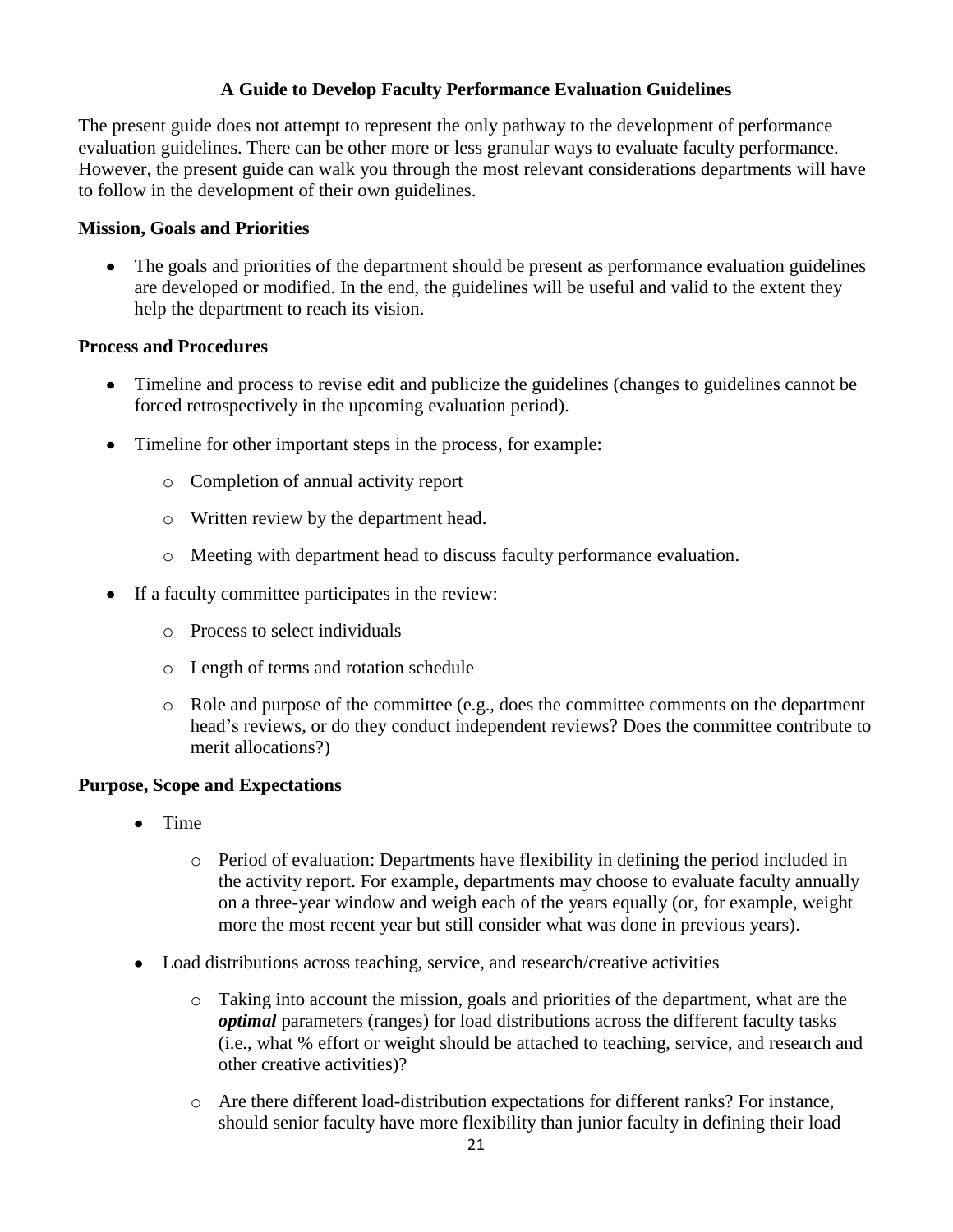distributions (e.g., reducing their research effort to increase their time dedication to teaching and service)?

- $\circ$  Can individuals request exceptions to optimal load distributions? If granted, what are the implications for merit allocations? For example, Professor Brightbrain wants to avoid committee service and is seeking a substantial reduction on his teaching load so that he can finish his new book, "I'm Smarter than You'all." Will he be able to aspire to an overall qualification of "Extraordinary" or "Outstanding", or will he have to settle for a maximum possible of "Satisfactory" or "Average"?
- Defining Excellence
	- o Are there different (quantity/quality/impact) expectations for different ranks? For instance, for tenure-track faculty, are there higher expectations for senior than junior faculty on specific areas or activities (e.g., funding, national service, quality of publication outlets, teaching and mentoring effectiveness).
	- o In addition to quantify productivity, guidelines should list (identify) indicators of quality and impact for each teaching, service, and research or other creative activities. A direct assessment of quality involves a direct assessment of the work produced (i.e., reading and analyzing a publication) or can be inferred or assumed (e.g., a work published in a very prestigious peer reviewed publication). Although evidence of impact might be difficult to assess for recent works, guidelines may include markers or indicators of actual and potential impact (e.g., an invitation to speak at a prestigious conference to illustrate a new teaching technique can be an indicator of both actual and potential impact).
	- o Can there be overlap between areas of performance? For example, being the editor of a prestigious journal can be considered a service to the profession but also is an indicator of the individual's status in the field.
	- o Quantity and indicators of quality and impact can be categorized into levels of excellence (e.g., merit, high merit, extraordinary merit).
	- o Performance within each, teaching, service and research or other creative activities should define what constitutes unsatisfactory, satisfactory, very satisfactory and outstanding performance (or other set of qualifying categories).
	- o Guidelines should define how overall performance is qualified (e.g., can an overall satisfactory be given in the presence of an unsatisfactory in teaching?). For example, a department may judge a faculty member who contributes to all three areas in a balanced manner as a better performer than an individual with a high level of contribution to one area but insufficient amount of contribution to another area.
	- o Specify the weight that each performance area contributes to the overall performance evaluation (e.g., weight equals the percent effort allocated to each area of contribution).
- Multidisciplinary Contributions, Engagement, Contributions to Diversity and Globalization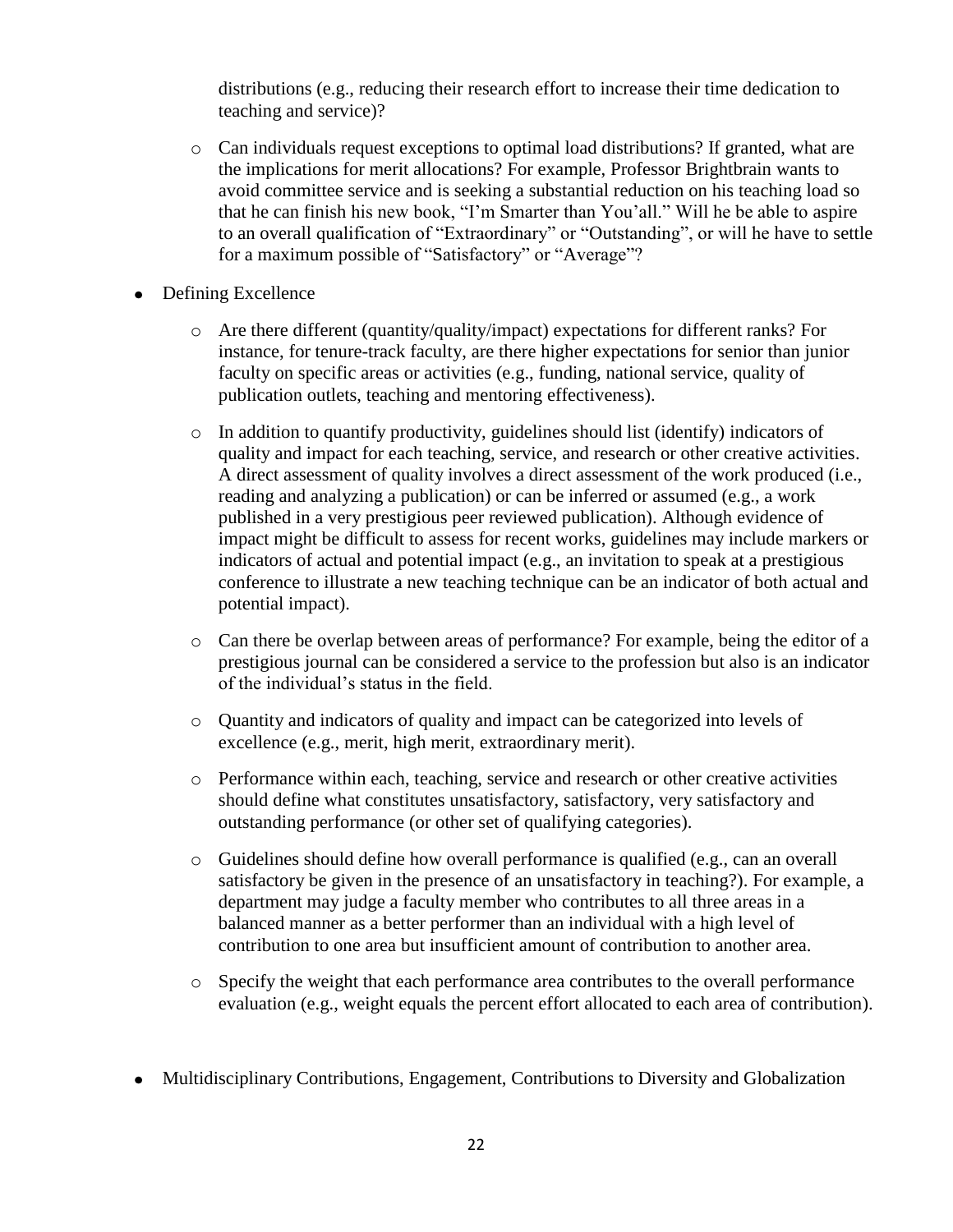- o There can be products of multidisciplinary work, engagement, diversity and globalization within each service, teaching, and research and other creative activities.
- o Guidelines can identify quantity, quality, and impact of these products within each of the areas of faculty performance.
- o Multidisciplinary work cannot be valued less or more than disciplinary work.
- $\circ$  The guidelines should define the criteria to follow to classify engagement work into the teaching, service, and research or other creative activities areas of performance.
- Safety
	- o Guidelines must incorporate an assessment of individuals' compliance with minimum safety standards. Neglect or noncompliance with safety automatically leads to an unsatisfactory evaluation.
- Compliance with mandatory training
	- o Noncompliance with mandatory trainings automatically leads to an unsatisfactory evaluation.
- Activity Report
	- o Consider what goes in the activity report (e.g., *CV*, teaching portfolio).
	- o Instrument developed specifically to record accomplishments within the various categories of performance (teaching, service, research/creativity) and of excellence (merit, high merit, extraordinary merit).
	- o Consider including self-expectations for each area of contribution (teaching, etc).
	- o Evidence or statement of compliance safety and mandatory training requirements.

## **Annual Review and Allocation of Merit**

- Annual Appointment Checklist
	- o Period of appointment and salary.
	- o Are there any changes in (or a need to re-emphasize) expectations for teaching, service and research and other creative activities.
	- o Are there any new (or a need to re-emphasize) specific expectations related to the individual (e.g., obtaining external funding).
- Annual Review and Merit  $\bullet$ 
	- o Description of the individual's performance overall and across the various areas of contribution.
	- o Relate performance to expectations for the individual.